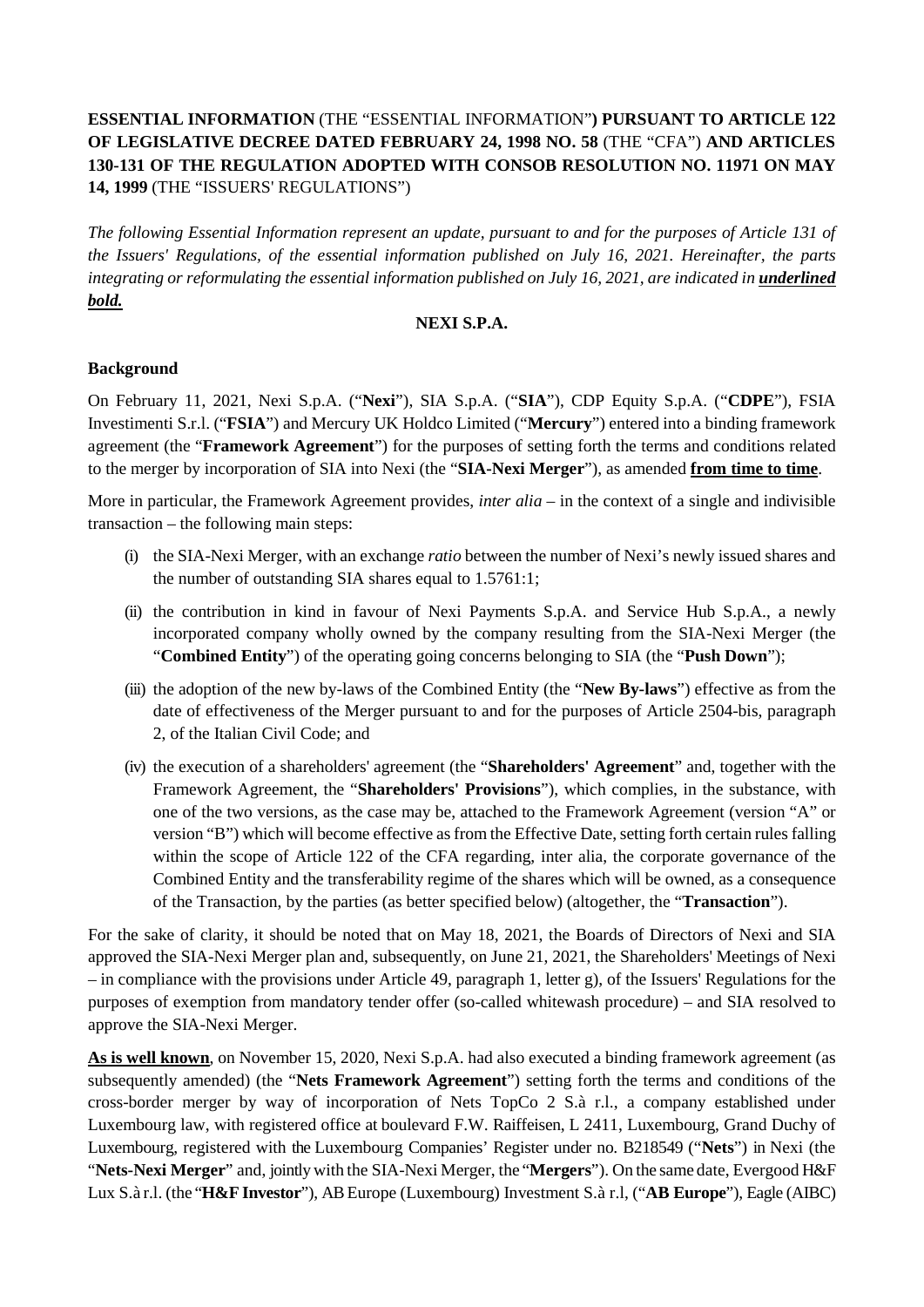& CY SCA ("**Eagle SCA**" and, together with AB Europe, the "**AB Investors**"; the AB Investors, together with the H&F Investor, the "**Nets Investors**") and Mercury UK Holdco Limited ("**Mercury**") entered into a shareholders' agreement, governed by English law, aimed at, *inter alia*, regulating, in the context of the Nets-Nexi Merger, the governance of Nexi and the limitations to the transferability of Nexi's shares (as subsequently amended) which has been disclosed in accordance with the applicable legislative and regulatory provisions (the "**Nets Shareholders' Agreement**").

In light of the above and taking into account the changeability of the shareholding structure of the Combined Entity, also in relation to the timeline of effectiveness of the Mergers (please see below), as anticipated, two different versions of the Shareholders' Agreement (both attached to the Framework Agreement and **subject to subsequent amendments**) **had been** prepared: (i) the version "A", to be executed by CDPE, FSIA, Mercury and the Nets Investors on the Effective Date (the "**A Agreement**"), and (ii) version "B", which would have been executed only by CDPE, FSIA and Mercury, if on the Effective Date the Nets-Nexi Merger had not been completed yet (the "**B Agreement**").

For the sake of clarity, please note that on February 11, 2021 the Nets Investors signed a commitment letter, whereby they **had undertaken** to execute the A Agreement upon the occurrence of the Nets-Nexi Merger.

Moreover, please note that, in view of the impact of the Nets-Nexi Merger on the ownership structure of Nexi, the Framework Agreement **provided for** CDPE's right to ensure that – in order to neutralise or mitigate the dilutive effect on its perspective equity stake in the voting share capital of the Combined Entity, following completion of the Nets-Nexi Merger – the extraordinary shareholders' meeting of SIA **resolved** upon a share capital increase to be offered in option to all shareholders of SIA (the "**SIA Capital Increase**") for a maximum amount that would allow all the shareholders of SIA, should the SIA Capital Increase be subscribed and paid-in in full, to hold at closing an aggregate equity stake representing a percentage not higher than 30.08% of the share capital of the Combined Entity; it being understood that, in any case, as a consequence of the subscription of the SIA Capital Increase by CDPE and FSIA, these latter **could not have held**, jointly, an aggregate equity stake representing a percentage higher than 25.0005% of the Combined Entity's share capital. The subscription price of the SIA Capital Increase **would have been** determined by the Board of Directors of SIA with the support of an independent financial advisor, on the basis of an *ad hoc* formula agreed upon in the Framework Agreement linked to the market value of Nexi's shares, calculated with the methodologies of the volume weighted average market price. **In this respect, please note that CDPE did not exercise such right to call for the SIA Capital Increase**.

**For the sake of completeness, please note that, while the SIA-Nexi Merger procedure was in progress, the FSIA Reorganisation (as defined below) has been resolved to be implemented through the partial non-proportional demerger of FSIA in favour of PSIA S.r.l. ("PSIA"), a company wholly owned by Poste Italiane (which holds 30% of FSIA). Please note that, on May 19, 2021, CDPE, FSIA and Poste Italiane entered into a demerger agreement (the "Demerger Agreement"), to which PSIA subsequently adhered, setting forth the terms, conditions and procedures to implement the demerger itself, providing,**  *inter alia***, certain shareholders' provisions which fall within the scope of Article 122 of the CFA and which have been disclosed to CONSOB and the market. The demerger deed has been executed on October 18, 2021, and the demerger will become effective on the Effective Date (as defined below), even though it will occur immediately prior to the effectiveness of the SIA-Nexi Merger. Upon completion of the demerger, FSI will become the sole shareholder of FSIA, which will have, as its sole asset, a stake equal to 40.2% of SIA's share capital prior to the SIA-Nexi Merger, and (ii) Poste Italiane will become the sole shareholder of PSIA, which, in turn, will have as its sole asset a stake equal to 17.2% of SIA's share capital prior to the SIA-Nexi Merger.**

**Furthermore, please note** that on June 30, 2021, all the conditions precedent provided for in the Nets Framework Agreement were fulfilled and, consequently, on July 1**st**, 2021, the Nets-Nexi Merger became effective **and therefore on December 16, 2021,** CDPE, FSIA, Mercury and the Nets Investors **executed** the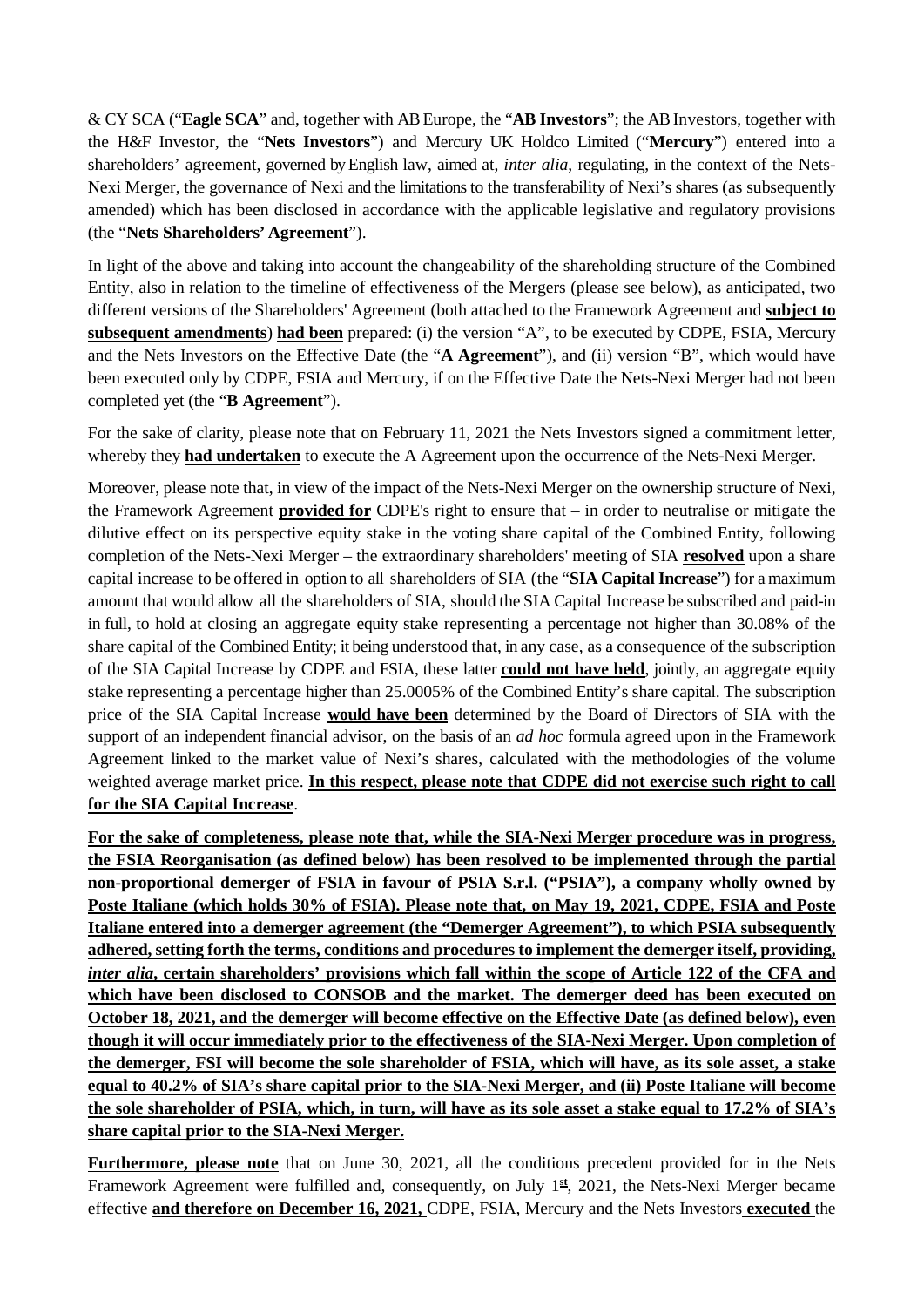# A Agreement**, which, on the same date, has also been executed by PSIA, as a result of the FSIA Reorganisation, and by Poste Italiane (for the sole purpose of undertaking the obligation not to transfer the shares held in PSIA).**

**Furthermore,** please note that on July 12, 2021, Nexi issued, by way of earn-out, an additional no. 5,731,575 of ordinary shares (the "**Centurion Earn-Out Shares**"), which were assigned, in part and *pro rata*, to the former shareholders of Nets, in accordance with the terms and conditions set forth in the relevant merger plan, based on the amount of proceeds actually received by Nets A/S in connection with the sale of Centurion DK A/S, Centurion NO AS and Centurion NNI AS to Mastercard/Europay U.K. Limited and Mastercard International Incorporated pursuant to the sale and purchase agreement entered into on August 6, 2019, as amended from time to time (the "**Centurion Earn-Out**").

Following the effectiveness of the Nets-Nexi Merger, as well as the issuance of the Centurion Earn-Out Shares, however, an update of this Essential Information **has to be** provided exclusively in relation to the number of voting rights related to the shares granted in the Shareholder' Provisions and the relevant percentages, pursuant to Article 131, paragraph 2 of the Issuers' Regulations.

**Finally, please note that on December 16, 2021, following the effective date of the Nets-Nexi Merger and without CDPE having called for the SIA Capital Increase, Nexi and SIA executed the SIA-Nexi Merger deed, the effectiveness of which – expected to occur by the Parties at 23:59 of December 31, 2021 – is subject to,** *inter alia***, the approval by CONSOB of the prospectus for the admission to listing on the Euronext Milan market of the shares to be assigned in exchange to the shareholders of SIA in the context of the SIA-Nexi Merger, or, otherwise, on the last day of the month in which the last of the conditions for the effectiveness of the merger deed is fulfilled (the "Effective Date"). On such date, no. 270,054,060 ordinary shares of Nexi will be assigned to the shareholders of SIA (including CDPE, FSIA and PSIA) – at the service of the exchange – without prejudice to any necessary rounding off that may be required for mathematical balancing. On the same date, CDPE, FSIA, Mercury and the Nets Investors executed version "A" of the Shareholders' Agreement – which was also executed by PSIA, as a result of the FSIA Reorganisation, and by Poste Italiane (for the sole purpose of undertaking the obligation not to transfer the shares held in PSIA) – in a version which has been agreed and amended in writing between the Parties and which shall become effective on the Effective Date.**

Pursuant to Article 93 of the CFA, Mercury currently exercises control over Nexi, holding, on the date of this Essential Information, no. 123,614,068 ordinary shares with voting rights representing approximately 11.88% of the outstanding share capital of Nexi. On the Effective Date of the SIA-Nexi Merger, in addition to the shares held by Mercury in Nexi's share capital, the shares held by CDPE, FSIA and also the Nexi's shares held by PSIA and by the Nets Investors as a result, respectively, of the FSIA Reorganisation and the completion of the Nets-Nexi Merger (which resulted in the execution of the A Agreement also by the latter) will fall within the scope of this Shareholders' Agreement. The Shareholders' Provisions do not grant to any person, individually, the possibility to exercise control over Nexi / the Combined Entity pursuant to Article 93 of the CFA.

### 1. **Type of Shareholders' Agreement**

The Framework Agreement contains, *inter alia*, certain provisions falling within the scope of Article 122, paragraphs 1 and 5, letter b), of the CFA, which are described in this Essential Information.

The Shareholders' Agreement contains provisions falling within scope of Article 122, paragraphs 1 and 5, letter a), b), c) and d) of the CFA, which are also described in this Essential Information.

# 2. **Company whose financial instruments are subject to Shareholders' Agreements**

The company whose financial instruments are object **of the undertakings provided under the Framework**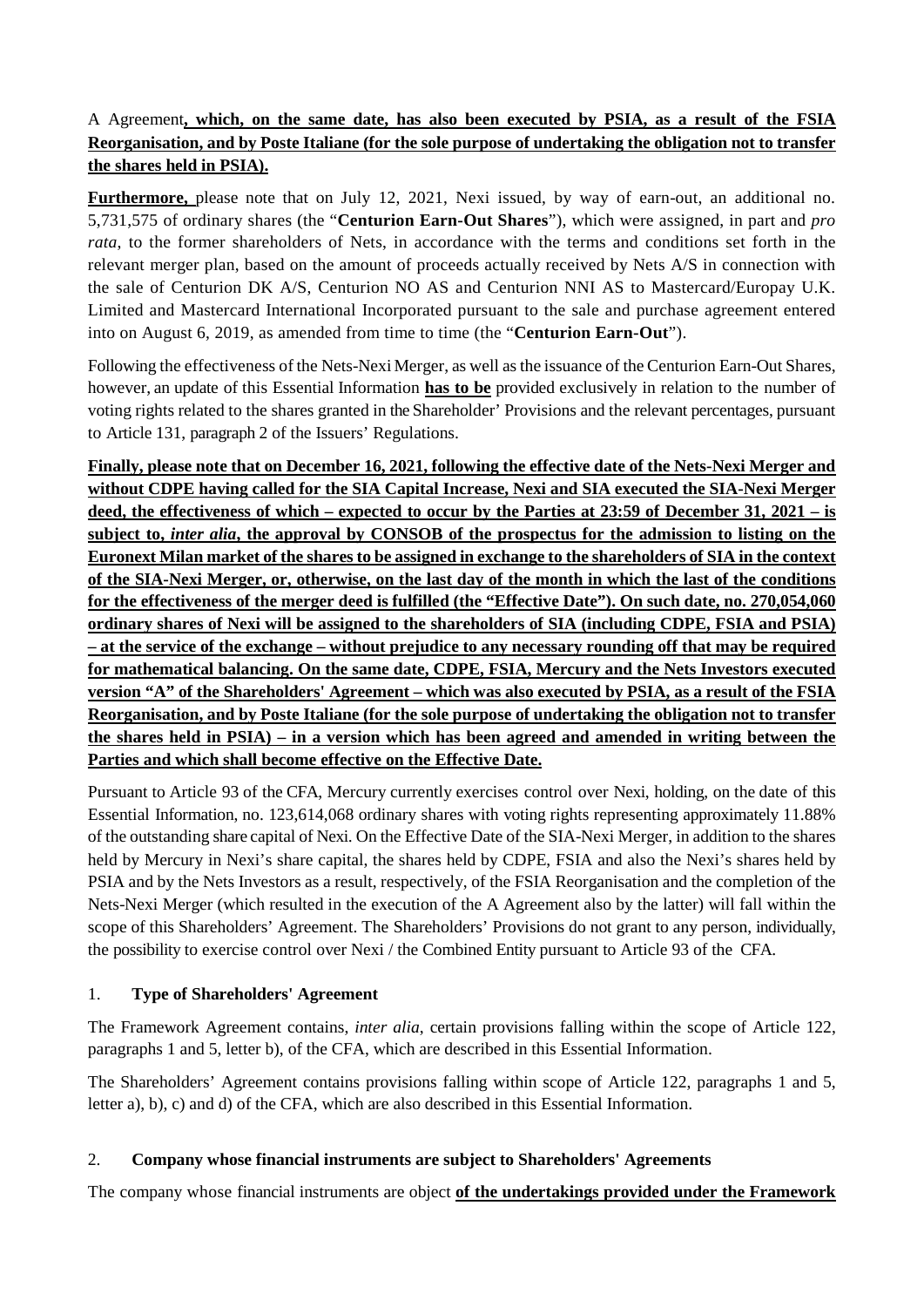**Agreement and the Shareholders' Agreement** is Nexi S.p.A., a company with registered office at Corso Sempione no. 55, Milan, number of registration with the Companies' Register of Milan, Monza Brianza, Lodi and Tax Code 09489670969 and VAT number 10542790968, whose ordinary shares are admitted to negotiation on the Euronext Milan organised and managed by Borsa Italiana S.p.A.

# 3. **Voting rights related to the total number of shares granted**

The Shareholders' Provisions contain undertakings concerning all of Nexi's shares held by Mercury, equal to no. 123,614,068 shares and **currently** representing approximately 11.88% of the current share capital of Nexi, entitling to an equal number of voting rights, deposited with Monte Titoli S.p.A. **which, as of the Effective Date, will represent approximately 9.4% of the Combined Entity's Share Capital.**

Moreover, all the Nexi's shares which will be held byCDPE and FSIA after, and as a result of, the completion of the SIA-Nexi Merger that – on the basis of the agreements entered into, as described in this Essential Information – **will represent 13.6**% of Nexi's share capital at that time, entitling to an equal number of voting rights, are object of the **shareholders' undertakings provided under the Framework Agreement**.

Finally, by virtue of the execution of the **Shareholders' Agreement (in the A Agreement version)**, in addition to all of the shares of Nexi held by Mercury, CDPE and FSIA on that date, all of the shares of Nexi held by the Nets Investors – which, as at the date of this Essential Information, are equal to no. 393,639,112 shares of Nexi, representing approximately 37.86% of the current share capital of Nexi **(which, as of the Effective Date, will represent approximately 30% of the Combined Entity's share capital)** – as a result of the completion of the Nets-Nexi Merger and the issuance of the Centurion Earn-Out Shares**, and all shares held by PSIA as of the Effective Date (which will be equal to 3.6% of the share capital) as a result of the completion of the FSIA Reorganisation, fall within the scope of the Shareholders Agreement.**

**The table below provides information on the shareholdings held by the parties to the Shareholders' Agreement.** 

| <b>Shareholders</b>          | % of the share capital | Number of shares        |
|------------------------------|------------------------|-------------------------|
| CDPE and FSIA and PSIA       | 17.2% of which:        | 224,462,237 of which:   |
|                              | - 5.3% of CDPE         | - 69,401,443 of CDPE    |
|                              | $-3.6\%$ of PSIA and   | $-46,518,238$ of PSIA   |
|                              | $-8.3\%$ of FSIA       | - 108,542,556 from FSIA |
| Mercury UK Holdco Ltd.       | 9.4%                   | 123,614,068             |
| Evergood H&F Lux S.à.r.l.    | 19.9%                  | 261,230,869             |
| AB<br>(Luxembourg)<br>Europe | 4%                     | 52,678,731              |
| Investment S.à.r.l.          |                        |                         |
| Eagle (AIBC) & CY SCA        | 6.1%                   | 79,729,512              |
| Total                        | 56.6%                  | 741,715,417             |

**Please note that the above percentages may be subject to adjustments should any additional Nexi shares be issued to service the earn-out mechanism based on the profitability of the Nets group in the financial year 2021 as provided for in the framework agreement governing the Nets-Nexi Merger, which has been disclosed to Consob and the market pursuant to Article 122 of the CFA.**

### 4. **Parties to the Shareholders' Provisions**

The parties to the Framework Agreement are, as detailed in the Background section:

(i) Nexi S.p.A., with registered office at Corso Sempione 55, Milan, registered with the Companies' Register of Milan, Monza Brianza and Lodi under no. 09489670969, share capital equal to Euro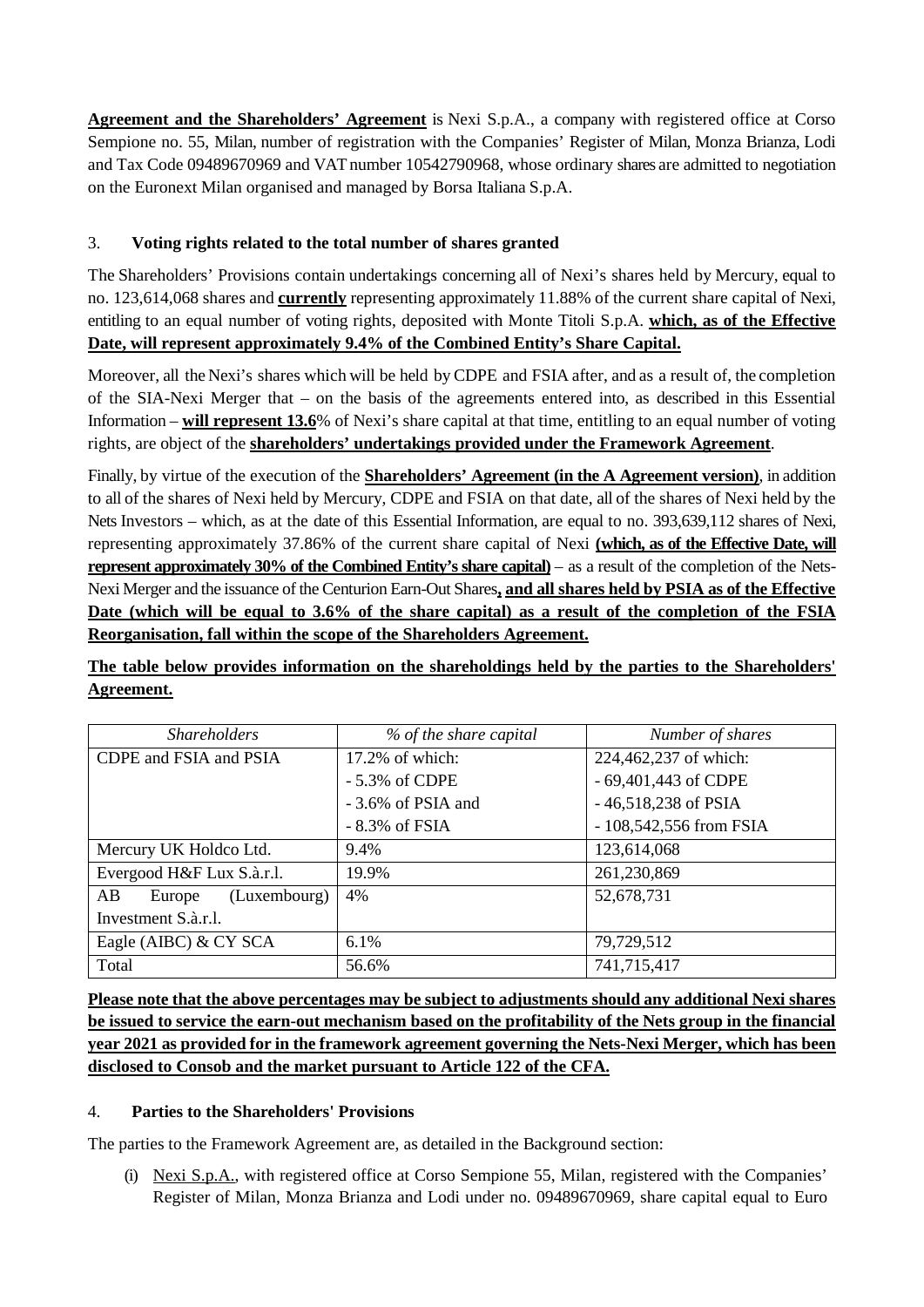94,036,950, whose shares are listed on the Euronext Milan market organised and managed by Borsa Italiana S.p.A.;

- (ii) SIA S.p.A., with registered office at Via Francesco Gonin 36, Milan, registered with the Companies' Register of Milan, Monza Brianza and Lodi under no. 10596540152, share capital equal to Euro 22,274,619.51;
- (iii) Mercury UK Holdco Limited, a company incorporated under English law and registered under no. 09638089, with registered office at 111 Buckingham Palace Road, London, United Kingdom, which, as of the date of this Essential Information, holds no. 123,614,068 shares representing approximately 11.88% of Nexi's current share capital, entitling to an equal number of voting rights, deposited with Monte Titoli S.p.A;
- (iv) CDP Equity S.p.A., with registered office at Via San Marco 21A, Milan, registered with the Companies' Register of Milan, Monza Brianza and Lodi under no. 07532930968, share capital equal to Euro 2,890,583,470; and
- (v) FSIA Investimenti S.r.l., with registered office at Via San Marco 21A, Milan, registered with the Companies' Register of Milan, Monza Brianza and Lodi under no. 08655320961, share capital equal to Euro 20,000.

The parties to the Shareholders' **Agreement** are, as detailed in the Foreword:

- (vi) Mercury UK Holdco Limited, a company incorporated under English law and registered under no. 09638089, with registered office at 111 Buckingham Palace Road, London, United Kingdom, which, as of the date of this Essential Information, holds no. 123,614,068 shares representing approximately 11.88% of Nexi's current share capital, entitling to an equal number of voting rights, deposited with Monte Titoli S.p.A;
- (vii) CDP Equity S.p.A., with registered office at Via San Marco 21A, Milan, registered with the Companies' Register of Milan, Monza Brianza and Lodi under no. 07532930968, share capital equal to Euro 2,890,583,470;
- (viii)FSIA Investimenti S.r.l., with registered office at Via San Marco 21A, Milan, registered with the Companies' Register of Milan, Monza Brianza and Lodi under no. 08655320961, share capital equal to Euro 20,000;
- (ix) **Poste Italiane S.p.A., with registered office at Viale Europa 190, Rome, registered with the Companies' Register of Rome under no. 97103880585, share capital equal to Euro 1,306,110,000;**
- (x) **PSIA S.r.l., with registered office at Viale Europa 175, Rome, registered with the Companies' Register of Rome under no. 16165531001, share capital equal to Euro 10,000**;
- (xi) Evergood H&F Lux S.à r.l., a limited liability company (*société à responsabilité limitée*) incorporated under Luxembourg law, registered with the Luxembourg Trade and Companies' Register under no. B225755, with registered office at 15 boulevard F.W. Raiffeisen, L-2411 Luxembourg, Grand Duchy of Luxembourg;
- (xii) AB Europe (Luxembourg) Investment S.à r.l, a limited liability company (*société à responsabilité limitée*) incorporated under Luxembourg law, registered with the Luxembourg Trade and Companies' Register under no. B218765, with registered office at 2-4 rue Beck, L-1222 Luxembourg, Grand Duchy of Luxembourg; and
- (xiii)Eagle (AIBC) & CY SCA, a partnership limited by shares (*société en commandite par actions*) incorporated under Luxembourg law, registered with the Luxembourg Trade and Companies Register under no. B211906, with registered office at 2-4 rue Beck, L-1222 Luxembourg, Grand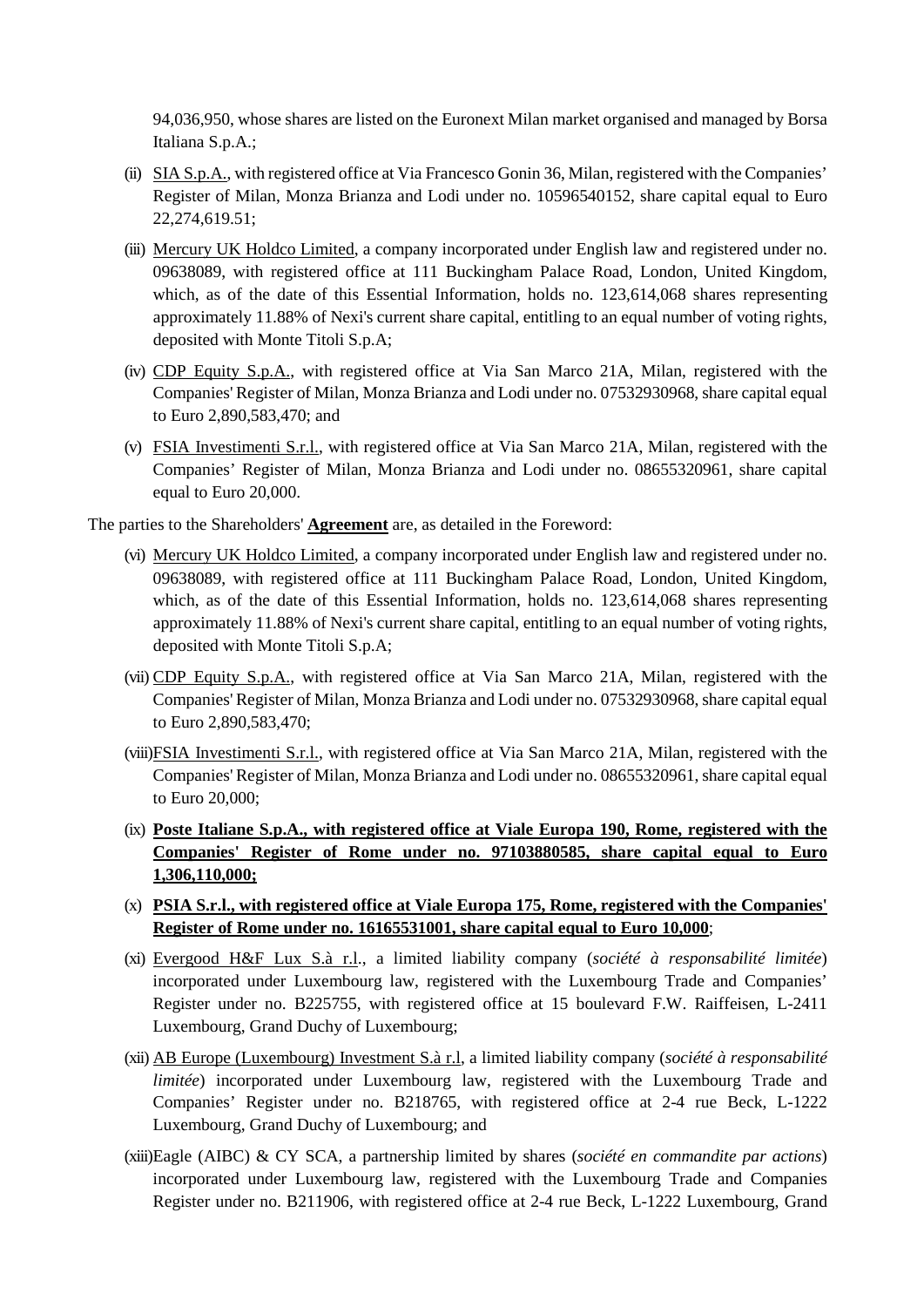Duchy of Luxembourg.

### 5. **Agreements having shareholder nature contained in the Shareholders' Provisions**

# *Section I - the main contents of the shareholders' agreements provided for in the Framework Agreement in relation to Nexi, as amended from time to time, are set out below.*

It should be noted that the Transaction **was** subject, as usual for this kind of transactions, to the occurrence within June 30, 2022 (the "**Long Stop Date**") of certain conditions precedent, including, but not limited to, the obtainment of regulatory authorisations (Italian and foreign) and antitrust clearances, if required by the applicable laws (the "**Regulatory Conditions**"). **As of the date hereof, all the Regulatory Conditions have been fulfilled**.

**On December 16 , 2021, the parties acknowledged the conditions precedent that had been fulfilled until that date thereof and their intention to complete – on the same date – the closing of the Transaction and the execution of,** *inter alia***, the merger deed, thereby stipulating that the SIA-Nexi Merger will become effective as of 23:59 of December 31, 2021, provided that, within such date, the last of the conditions provided for in the merger deed (and, in particular, the approval by CONSOB of the prospectus for the admission to listing on the Euronext Milan market of the shares to be assigned in exchange to the shareholders of SIA in the context of the SIA-Nexi Merger) has been fulfilled.**

Taking into account the implications of the Nets-Nexi Merger, which became effective on July 1, 2021, on the Transaction, as highlighted in the Background section, the Framework Agreement **contained** certain specific provisions relating to the completion of the Transaction on the basis of the timeline of implementation of the Nets-Nexi Merger (as now known), aimed at neutralising or mitigating the dilutive effect for CDPE and FSIA deriving from the transaction with Nets. **In particular**:

(i) in light of the completion of the Nets-Nexi Merger (the "**Nets Closing**"), on July 1, 2021, Nexi notified the Nets Closing to the other parties of the Framework Agreement (the "**Nets Completion Notice**") and CDPE **had been entitled**, at its sole and unfettered discretion, to call for the SIA Capital Increase for a maximum amount that would allow, should the SIA Capital Increase be subscribed and paid-in in full: (a) all SIA shareholders to hold at closing of the SIA-Nexi Merger, an aggregate equity stake representing a percentage not higher than 30.08% of the Combined Entity's share capital; and (b) CDPE and FSIA to hold, jointly, at closing of the SIA-Nexi Merger, an aggregate equity stake representing a percentage not higher than 25.0005% of the Combined Entity's share capital. For this purpose, CDPE **would have been required** as soon as practicable and, in any case, within 5 business days from the Check Date (*i.e*., the date falling 31 trading days after the notification by Nexi of the Nets Completion Notice, *i.e*. on August 13, 2021), to notify the other parties to the Framework Agreement (the "**SIA Capital Increase Notice**"). **In this respect, please note that CDPE did not exercise such right to call for the SIA Capital Increase**.

# 5.1. *Designation of the Directors at closing, undertakings on the confirmation of the Chief Executive Officer and the New By-Laws*

# The Framework Agreement **provided** that:

- (xiv)as soon as practically possible and, in any case, at least 30 days before the Date of the Shareholders' Meeting resolving upon the Merger, the parties would discuss and agree on the amendments to be made to the New By-Laws in connection with the corporate purpose of Nexi, as discussed, agreed and, subsequently, approved by the respective Shareholders' Meetings on June 21, 2021;
- (xv) the commitment of CDPE and FSIA, at the closing of the Transaction, to confirm the current Chief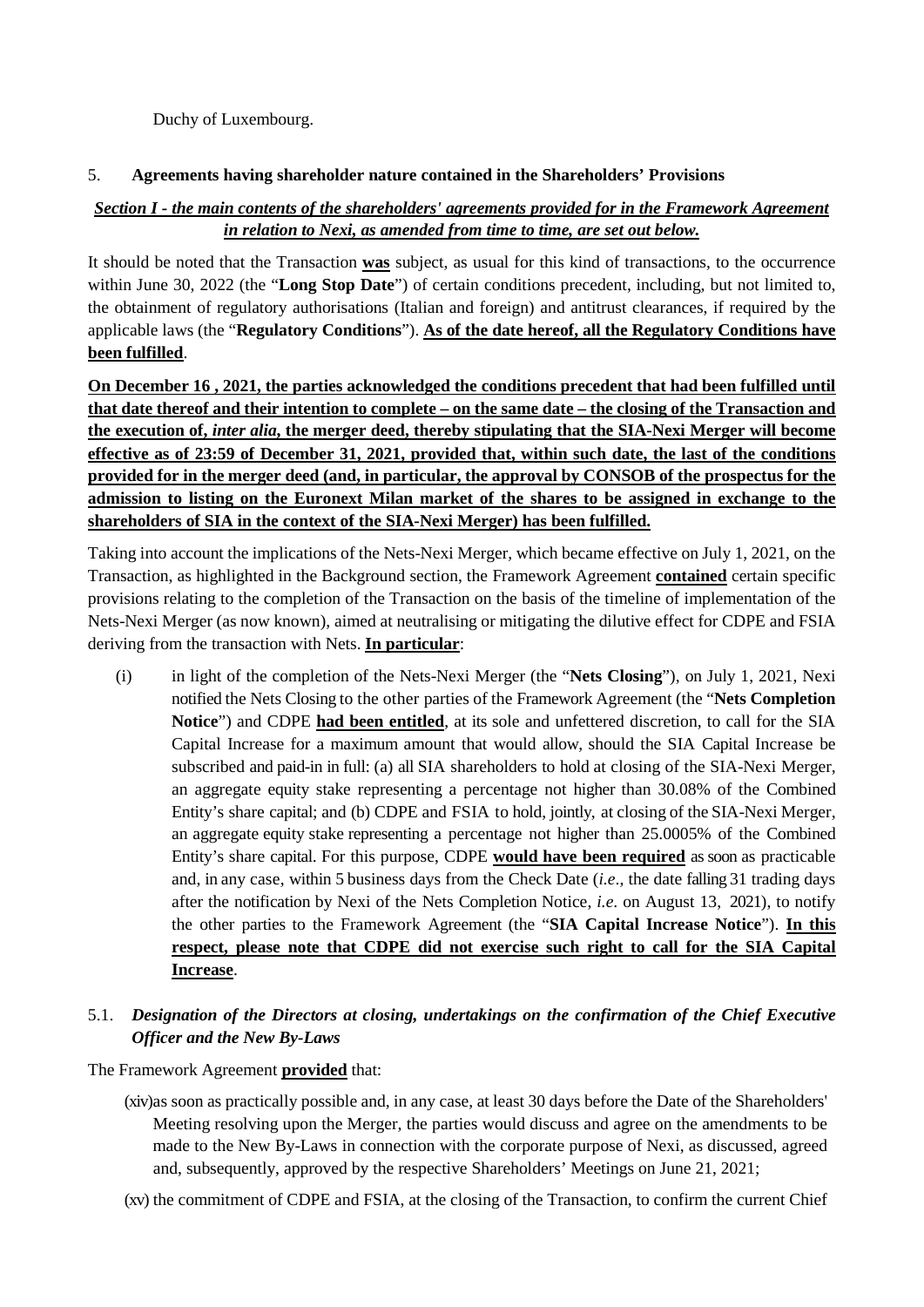Executive Officer of Nexi, Mr. Paolo Bertoluzzo (confirmation which could not be unreasonably withheld) also for the term of office starting from the date of the Shareholders' Meeting which will appoint the new Board of Directors following the one in office at the Effective Date (expiring with the Shareholders' Meeting approving the financial statements as of December 31, 2021) and that will remain in office until the date of approval of the Combined Entity's financial statements as of December 31, 2024. **In this respect, it should be noted that on December 16, 2021, the current Chief Executive Officer of Nexi, Mr. Paolo Bertoluzzo, was confirmed as Chief Executive Officer and general manager of Nexi (***direttore generale***), maintaining the same delegated powers and authorities also with respect to Nexi's subsidiaries, as well as for the term of office ending on the date of approval of the Combined Entity's financial statements as of December 31, 2024, in compliance with the provisions of the Shareholders' Agreement.**

### 5.2. *Approval of the D&C Regulation and of the Business Plan guidelines*

During the period from the date of the Framework Agreement to the Effective Date (the "**Interim Period**"), Nexi **has**: (a) **prepared** the regulation on the direction and coordination activity of the group which has been adopted by the corporate group of the Combined Entity (the "**Group**") (the "**D&C Regulation**"); and (b) expanded and integrated (if necessary) the high level guidelines in the form agreed among the Parties under the Framework Agreement on the basis of which, following the closing, the Board of Directors of Nexi will prepare and approve the first 3-year business plan of the Group. **Moreover, Nexi's Board of Directors will further supplement the D&C Regulation in December 2021.**

### 5.3. *Reorganisation and other fulfilments*

The Framework Agreement **contemplated** the case that, during the Interim Period, FSIA **would have been subject** to a corporate reorganisation through a winding-up, demerger or any other similar transaction (the "**FSIA Reorganisation**"), as a result of which any of FSI Investimenti S.p.A. ("**FSI**" owning 70% of FSIA capital) and/or Poste Italiane S.p.A. ("**Poste**" owning 30% of FSIA capital) and/or any of their respective wholly owned Affiliates (as defined below), **ended up** owning a direct equity stake in the share capital of SIA. In that case, CDPE and FSIA (the latter to the extent that has not been liquidated and has not ceased to exist as a result of the FSIA Reorganisation) shall procure that Poste and/or FSI (and their respective wholly owned Affiliates (as defined below)): (a) from the date of effectiveness of such FSIA Reorganisation, assume *vis-à-vis* the parties of the Framework Agreement the undertakings of Interim Lock-Up (as defined below), and (b) at the date of the closing of the Transaction, execute (taking into account the effectiveness of the Nets-Nexi Merger) the A Agreement, as parties to the same, as per their respective competence. **As indicated in the Background section, on May 19, 2021, CDPE, FSIA and Poste Italiane entered into the Demerger Agreement (to which PSIA subsequently adhered) and on October 18, 2021, FSIA and PSIA executed the Demerger Deed, which will become effective as of the Effective Date (immediately prior to the effectiveness of the SIA-Nexi Merger).**

The Framework Agreement also contemplates the case that, during the Interim Period, Mercury is subject to a corporate reorganisation through a winding-up, demerger, or any other similar transaction (the "**Mercury Reorganisation**"),as a result of which the fund Clessidra Capital Partners 3 managed by Clessidra SGR S.p.A. (or other funds managed by the same, the "**Clessidra Funds**") or Fides S.p.A. ("**Fides**"), or another Affiliate (as defined below) end up owning a direct equity stake in the share capital of Nexi. In that case, Mercury shall procure that Clessidra Funds (or Fides or other Affiliate): (a) from the date of effectiveness of such Mercury Reorganisation, assume *vis-à-vis* the parties of the Framework Agreement the undertakings of Interim Lock-Up (as defined below), and (b) at the date of the closing of the Transaction, execute (taking into account the effectiveness of the Nets-Nexi Merger) the A Agreement as parties to the same.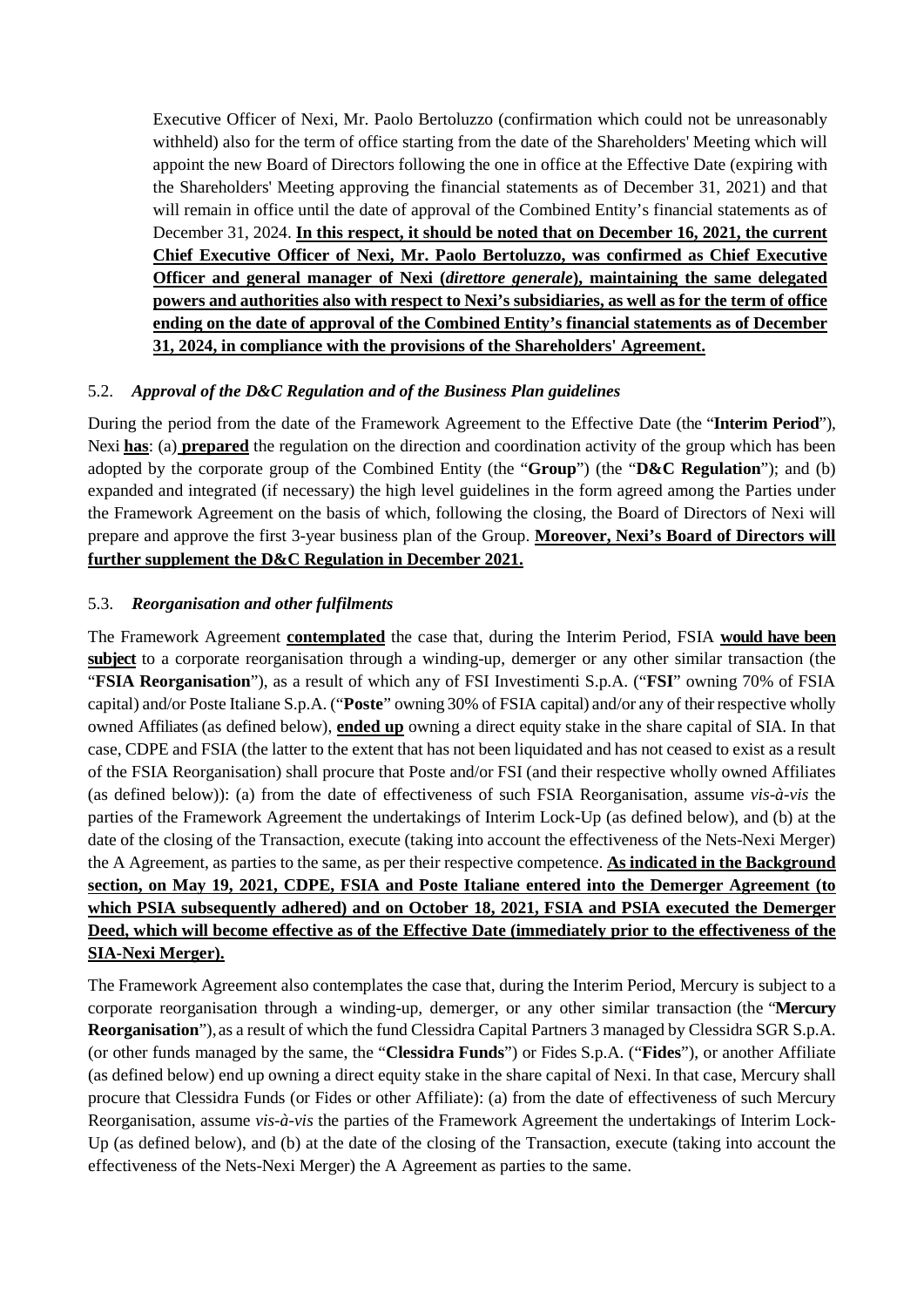During the Interim Period, CDPE shall have the right to transfer all or part of its SIA's shares to another entity (whether existing or newly incorporated, the "**CDPE Vehicle**") and to designate the CDPE Vehicle to perform and assume the rights and obligations (including any rights and obligations that arose prior to the date of designation and those to be satisfied or performed, in whole or in part, after such date) under the Framework Agreement and the A Agreement (*pro rata* with respect to the percentage of SIA Shares transferred to the CDPE Vehicle) as if the CDPE Vehicle were an original party to the Framework Agreement, provided that such designation is made in accordance with, *inter alia*, the following: (i) the designation shall be deemed properly made if notified in writing to the other parties, together with the written acceptance of the CDPE Vehicle; the CDPE Vehicle shall undertake in writing to transfer back equity stake to CDPE in the event that it is no longer able to ensure compliance with the requirements set forth in the Framework Agreement; (ii) CDPE shall always have the right to transfer part of its equity stake in the CDPE Vehicle to one or more strategic partners (*i.e.*, pension and insurance institutional investors, governmental institutions and funds, banking foundations, infrastructural funds and, hence, with the express exclusion of industrial partners and pure private equity funds) subject to prior notification to the other parties, provided always that CDPE retains exclusive control over the CDPE Vehicle and that no veto rights and/or qualified majorities and/or other rights are created in relation to the Combined Entity's corporate governance by virtue of the CDPE Vehicle's bylaws and/or any contractual agreements among its (direct or indirect) shareholders, other than the right of the strategic partner to designate up to 2 of the directors to be designated by CDPE and FSIA in Nexi pursuant to the applicable provisions of the A Agreement, in relation to which please see below.

Lastly, please consider that, pursuant to the Framework Agreement, at any time following the date of the Framework Agreement, CDPE may elect to transfer, at any title and with whatever modalities, all (and not part of) the SIA's shares directly owned by it to CDP and, for the effect, to designate CDP as the entity assuming any and all rights and obligations of CDPE under the Framework Agreement and performing the same Framework Agreement (including any rights and obligations arisen before the date of the designation and to be satisfied or performed, in whole or in part, after such date).

### 5.4. *Interim Lock-Up of Mercury, CDPE and FSIA and Permitted Transfers*

Pursuant to the Framework Agreement, during the Interim Period, (x) CDPE and FSIA have undertaken not to transfer any of the SIA's shares at any time held by them and (y) Mercury has undertaken not to transfer any of the Nexi's shares at any time held by it (the "**Interim Lock-Up**").

CDPE and FSIA shall always be permitted to transfer all or part of the SIA's shares owned by them to another company, directly or indirectly, controlled by, controlling or subject to the common control with the transferring company ("**Affiliate**"), including, as far as CDPE is concerned, the CDPE Vehicle (the "**CDPE / FSIA Permitted Transfers**"). Such CDPE / FSIA Permitted Transfers will be effective only if:

- (i) the Affiliate which is not yet party of the Framework Agreement shall have undertaken in writing to transfer back all the transferred shares to CDPE or FSIA (as the case may be) in the event it ceases to be an Affiliate;
- (ii) CDPE or FSIA (as the case may be) shall procure that the relevant Affiliate agrees to adhere to the Framework Agreement as if it were a party thereto by entering into one or more specific deeds of adherence with the other parties; and
- (iii) any CDPE / FSIA Permitted Transfer shall not release CDPE or FSIA (as the case may be) from any liability or obligation it may have under the Framework Agreement which has arisen prior to the date of such CDPE/ FSIA Permitted Transfer or which relates to any SIA's shares that CDPE or FSIA (as the case may be) continues to own after the date of such CDPE / FSIAPermitted Transfer.

Mercury may transfer Nexi shares (in whole or in part) (the "**Mercury Permitted Transfers**"):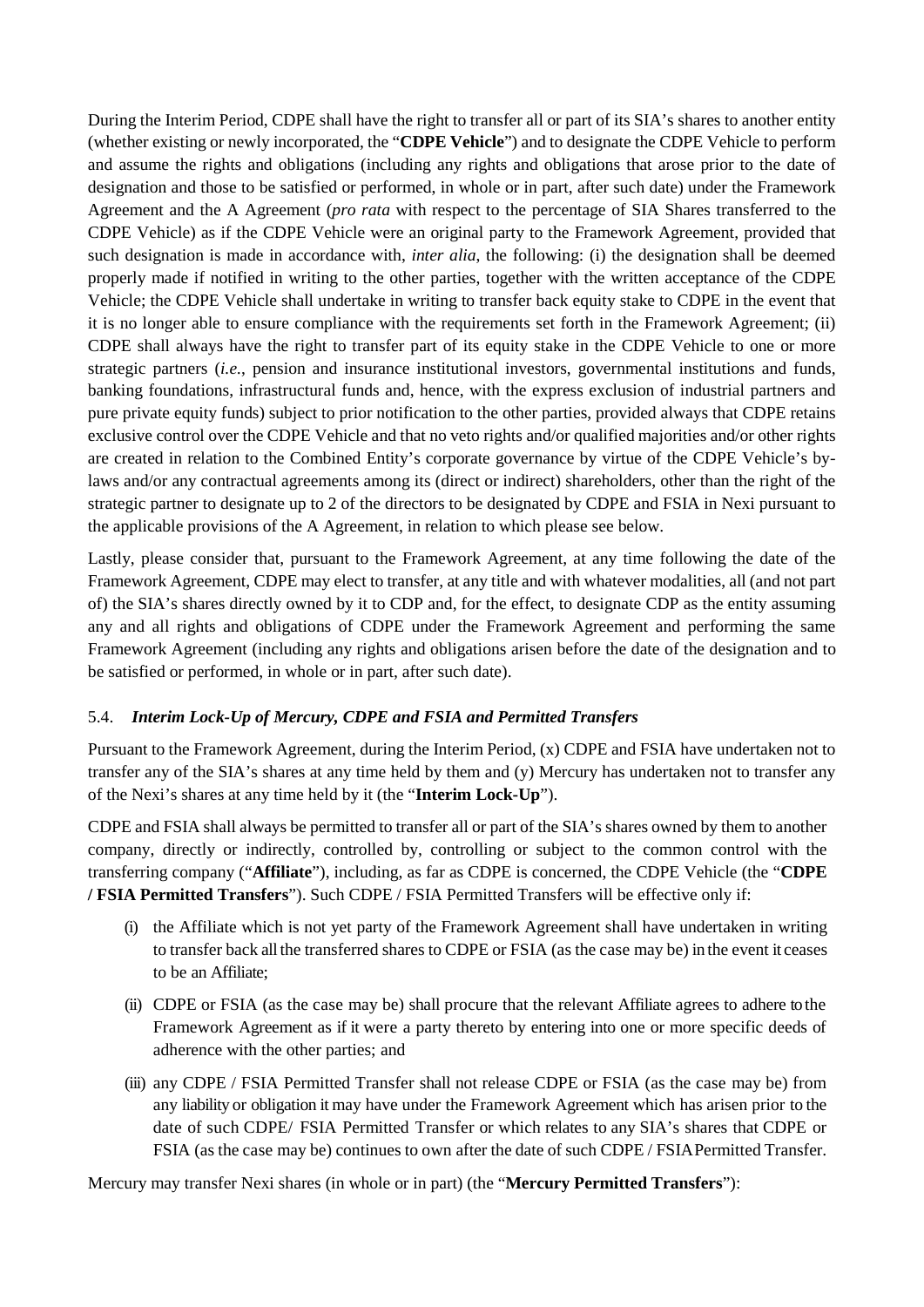- (i) to its Affiliates and to Intesa Sanpaolo (in this latter case up to 2.5% of the Nexi share capital);
- (ii) to any person who is an employee of Nexi as of the date of the Framework Agreement (and to any further person for the purposes of any relevant sell-to-cover procedure);
- (iii) in compliance with the lock-up obligations expressly undertaken by Nexi in the placement agreements which the same Mercury executed on October 6, 2020;
- (iv) in compliance with any obligations and/or rights which Mercury has granted and which require it to transfer any Nexi's shares, in each case to the extent those obligations and/or rights have been fairly disclosed to CDPE and FSIA prior to the date of the Framework Agreement; and
- (v) pursuant to (i) any security interest, margin loan or similar financing incurred by Mercury and/or Clessidra Funds or its Affiliates in respect of Nexi's shares (the "**Margin Loan Security Interest**") and/or (ii) any enforcement of any Margin Loan Security Interest,

in so far as, as a condition of the effectiveness of the Mercury Permitted Transfer:

- a. the Affiliate which is not yet party of the Framework Agreement shall have undertaken in writing to transfer back the transferred shareholding to Mercury in the event it ceases to be an Affiliate of Mercury;
- b. Mercury shall procure that the relevant Affiliate agrees to adhere to the Framework Agreement as if it were a Party thereto by entering into one or more specific deeds of adherence with the other Parties; and
- c. any Mercury Permitted Transfer shall not release Mercury from any liability or obligation it may have under the Framework Agreement which has arisen prior to the date of such Mercury Permitted Transfer or which relates to any Nexi's shares that Mercury will continue to own after the date of such Mercury Permitted Transfer.

#### 5.5. *Other undertakings*

Pursuant to the Framework Agreement, Nexi shall timely prepare the prospectus or other equivalent document required by the applicable law for the purposes of the listing of the newly issued shares of the Combined Entity also with the support and cooperation, *inter alia*, of SIA and Nexi will submit it to CONSOB prior to the publication in order to seek for the approval within the **Effective Date**.

Nexi has undertaken to carry out all necessary or appropriate activities under applicable laws to obtain the admission to listing of the newly issued shares of Nexi and, in this respect, shall fully cooperate with Borsa Italiana S.p.A., by completing all the required formalities, to ensure that the newly issued shares to be allotted to CDPE and FSIA will be admitted to listing as of the Effective Date. Nexi shall procure that, as soon as CONSOB approval is received, the prospectus or other equivalent document is published.

In order to provide the market with comprehensive information on the contents of the Framework Agreement and, in so far as it may be necessary, please note that the Framework Agreement provides, as usual in this kind of transactions, certain undertakings relating to Nexi and SIA with reference to the management of the Interim Period aimed at preserving the value of the groups. Consequently, Nexi and SIA shall be managed in the ordinary course of business consistently with past practice and no acts and activities which, *inter alia*, may jeopardise the rights of the parties or, in any case, prevent or delay the completion of the Transaction (such as, by way of examples, by-laws amendments, resolutions on liquidation and/or dissolution, extraordinary transactions also on the share capital and transfers of going concerns) shall be carried out.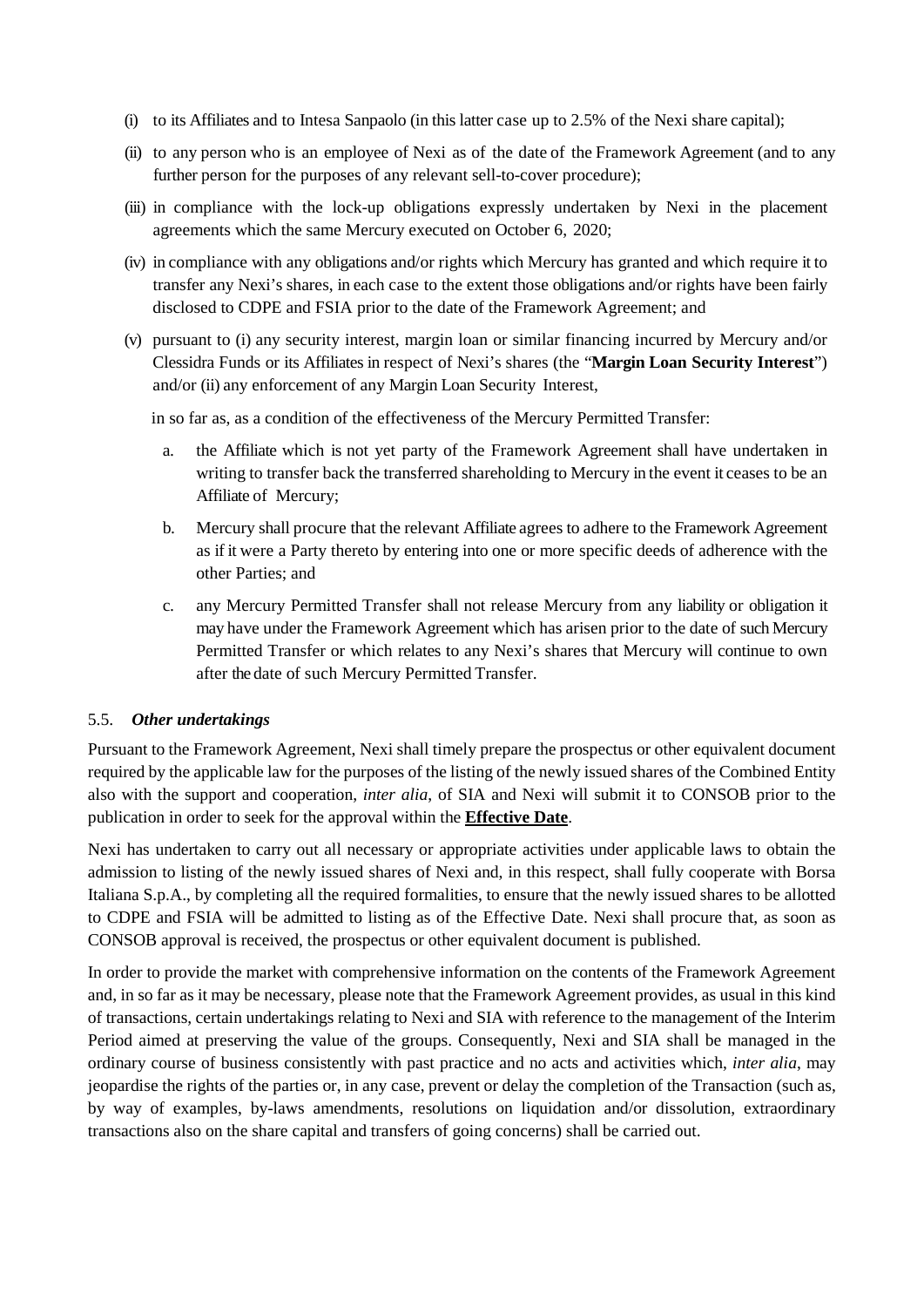### *Section II - the main contents of the shareholders' agreements provided for in the A Agreement in relation to Nexi, as amended from time to time, are set out below*

#### 5.6. *No separate agreements no mandatory tender offer obligations*

Each party of the A Agreement (hereinafter, individually, the "**Party**" and, collectively, the "**Parties**") confirms and undertakes that it and its Affiliates (as defined below) are not parties to – and shall not enter into – any shareholders' agreement relating to Nexi other than: (i) the Shareholders' Agreement; (ii) those shareholders' rights and obligations arising under or in connection with the Framework Agreement; (iii) the shareholders' agreement among the shareholders of Mercury entered into on March 11, 2019, as subsequently amended or supplemented, relating to Mercury and Nexi; (iv) the Nets Shareholders' Agreement; (v) the Management Sell-Down Letter, as subsequently amended or supplemented, as defined in the Nets Framework Agreement (the "**Management Sell-Down Letter**"); (vi) any shareholders' agreement entered into (or to be entered into) among CDPE and one or more strategic partners in their capacity as shareholders of the CDPE Vehicle, relating to same CDPE Vehicle and, without prejudice to the provisions relating to the CDPE Vehicle contained in the Shareholders' Agreement, the Combined Entity; (vii) any shareholders' agreement entered into (or to be entered into) among the H&F Investor and its current or future shareholders in their capacity as shareholders of the H&F Investor to the extent these agreements do not concern directly or indirectly the governance of Nexi; and (viii) **the Demerger Agreement** (all rights, obligations and agreements referred to in (iii) through (viii) above, hereinafter, collectively, for purposes of the A Agreement the "**Other Shareholders' Provisions**").

"**Affiliate**" means: (a) in case of a person which is a body corporate subject to the laws of Italy, a person that directly or indirectly controls, is controlled by, or is under common control with, such person, where, for the purpose hereof, "**control**" has the meaning set forth by Article 93 of the CFA; (b) in the case of a person which is a body corporate subject to the laws of a jurisdiction other than Italy, any direct or indirect subsidiary undertaking(s) or holding undertaking(s) of that person and any direct or indirect subsidiary undertaking(s) of such holding undertaking(s), or any other person which manages and/or advises or is managed and/or advised by any such person, in each case from time to time; (c) in the case of a person which is a partnership or limited partnership, the partners of the person or their nominees or a nominee or trustee for the person, or any investors in a fund which holds interests, directly or indirectly, in the partnership or limited partnership or any sub fund or any other partnership in which the person holds, directly or indirectly, any interests; (d) any person which manages or advises any person referred to in paragraph (c) above; (d) in the case of Mercury only, each of **Advent**, Bain or Clessidra (including Clessidra only for so long as it is a, direct or indirect, shareholder of Mercury) (hereinafter referred to as the "**Funds**"); (e) in the case of the H&F Investor only, H&F; and (f) in the case of the AB Investors only, Advent and Bain. In any case, an Affiliate of any person in paragraphs (a) to (e) above (but excluding any portfolio companies owned or managed by persons managed or advised by – or whose general partners, if applicable, are advised by – any of the Funds or H&F or their Affiliates). It being understood that all of the foregoing excludes: (i) in respect of each of the Funds, any limited partner or investor of the funds advised and/or managed by any of the Funds or their Affiliates (as the case may be) and (except specific and express exclusions) each of Sunley House and the Excluded Bain Funds; (ii) in respect of the H&F Investor, any limited partner or investor in H&F, or in an H&F Co Investor, or in an Affiliate of the H&F Equity Investor (as the case may be); and (iii) in respect of all Parties, the Combined Entity and its subsidiaries.

For the entire duration of the Shareholders' Agreement, each Party undertakes to the others that it: (a) shall not, (b) shall procure that its Affiliates do not, and (c) shall use all reasonable endeavours to procure that any other person acting in concert with it or any of its Affiliates does not, trigger an obligation to launch a mandatory public tender offer on any of the Parties, either severally or jointly (including as a result of the acquisition of any shares or the execution of any shareholders' agreement). In such respect, each Party undertakes to keep the other Parties: (i) timely informed about any acquisition or transfer of shares of the Combined Entity or the execution of any shareholders' agreement relevant for the above, and (ii) fully harmless and indemnified from any liability which the latter may suffer as a result of such Party having caused the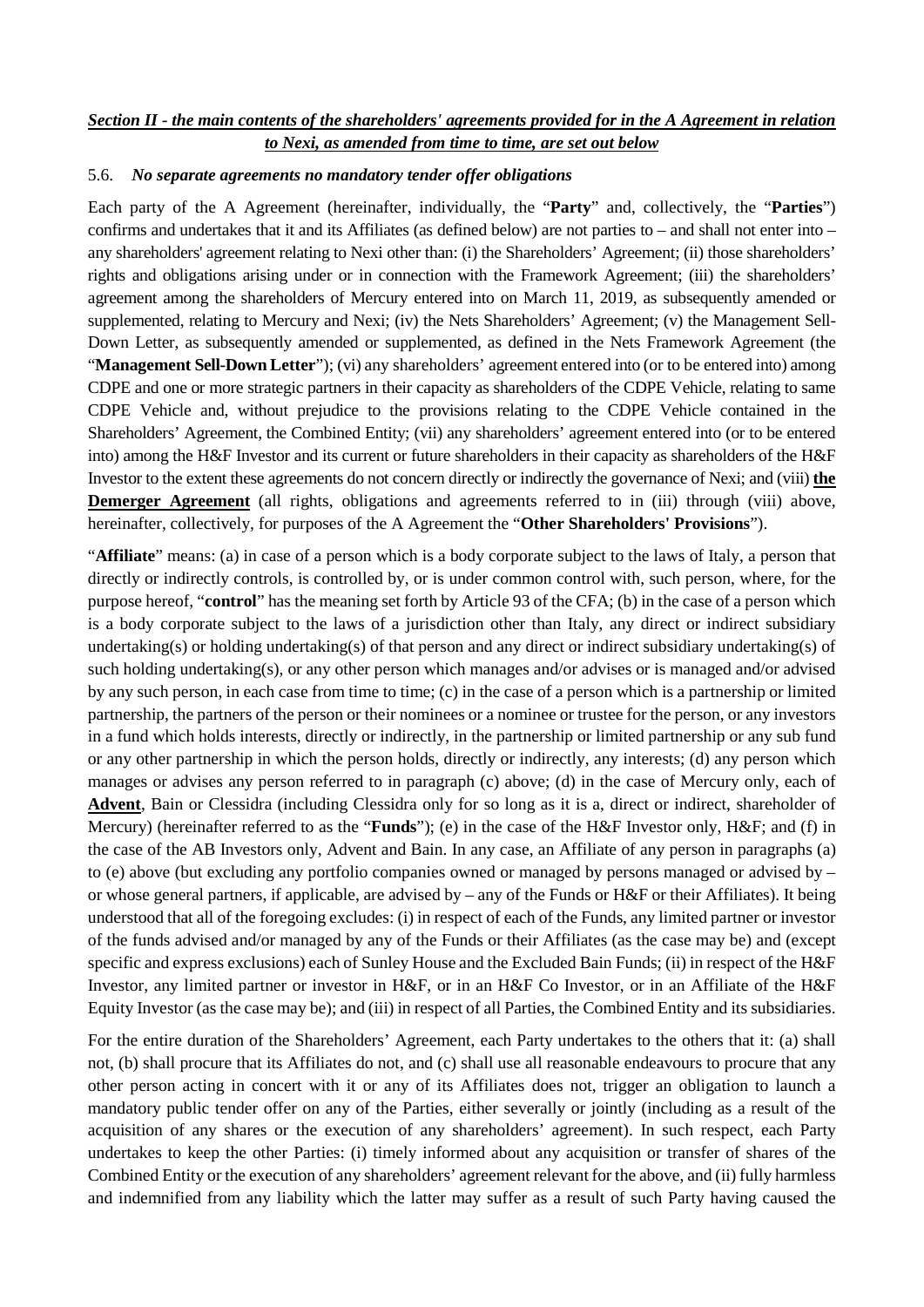triggering of the obligation to launch any mandatory public tender offer over the shares of the Combined Entity for any or all the other Parties.

## 5.7. *Key Governance Principles*

The Parties mutually agree on their common purpose and strong intention that the Combined Entity: (i) continues to be listed on *Borsa Italiana* acting as an Italian relevant player in the highly competitive European digital payment industry in partnerships with all the primary banks; (ii) is not individually or jointly controlled by any of the Parties (and none of them is in the position to exercise direction and control (*direzione e coordinamento*) over the Group); (iii) maintains an efficient corporate governance pattern, in compliance with, and leveraging on, the best practices and standards of governance applicable to domestic and foreign public listed companies of comparable size; (iv) remains an excellence also in terms of people management and ability to retain and attract the best talents.

Each Party shall exercise its voting and other rights as a shareholder of the Combined Entity in order to give full effect to the provisions of the Shareholders Agreement and, **to the extent that each Party has appointed a director**, shall procure – to the maximum extent permitted under applicable law and within the limits provided in the Shareholders' Agreement – that any director designated by such Party shall exercise the relevant powers in this respect.

Any and all rights of FSIA contained in the Shareholder Agreement shall be exercised in accordance with the corporate governance of FSIA. CDPE represents and will procure that, for the entire duration of this Shareholders' Agreement: (i) CDPE is (and will be) the sole indirect controlling shareholder of FSIA, (ii) the majority of the directors of FSIA are (and will be) designated by CDPE.**CDPE, FSIA and PSIA will procure that, for the entire duration of the Shareholders' Agreement**, no veto rights and/or qualified majorities and/or other rights exist (or will exist) with respect to the corporate governance of the Combined Entityby operation of **their respective by-laws** and/or any contractual arrangements between its (direct or indirect) shareholders **other than the Demerger Agreement**.

The Parties agree that the Group shall be managed by a highly specialised management team which shall be well received by the institutional investors, leveraging on the professionalism at the various organisational level of the internal resources of both Nexi and SIA, as existing at the date of the Shareholders' Agreement. In particular, the management team will be identified by the chief executive officer of the Combined Entity: (a) in accordance with the best practices for listed companies of comparable size and in line with the relevant principles and guidelines, as well as (b) taking into due account the competences and professional skills – as existing at the level of both SIA and Nexi, at the date hereof – for the future growth of the Combined Entity.

The Parties (other than the H&F Investor **and PSIA**) agree that, as promptly as possible following the date of the Shareholders' Agreement, the Board of Directors shall adopt: (a) an initial Business Plan which shall reflect and expand the guidelines agreed by Nexi, SIA, Mercury, CDPE and FSIA pursuant to the Framework Agreement; and (b) an appropriate management retention package (in cash and/or shares), providing lock-up and – where needed – vesting obligations, in line with the best practices for listed companies of comparable size. For the entire duration of the Shareholders' Agreement, such Parties shall monitor the compliance with the agreed guidelines and shall exercise their voting and other rights as shareholders of the Combined Entity in order to give full effect to the guidelines subject to the primary and common goal to assure the value creation for, and the best interest of, all shareholders.

Mercury, the AB Investors and the H&F Investor shall procure that any and all directors, managers, officers and employees of any of them and/or any of their respective Affiliates cease to be directors and to hold any managerial positions/offices in the Material Subsidiaries (as defined below) with effect from the Effective Date. Moreover, the Parties agree that: (i) as promptly as possible following – and, in any case, within 15 business days from – a written request from CDPE, the Board of Directors shall amend the D&C Regulation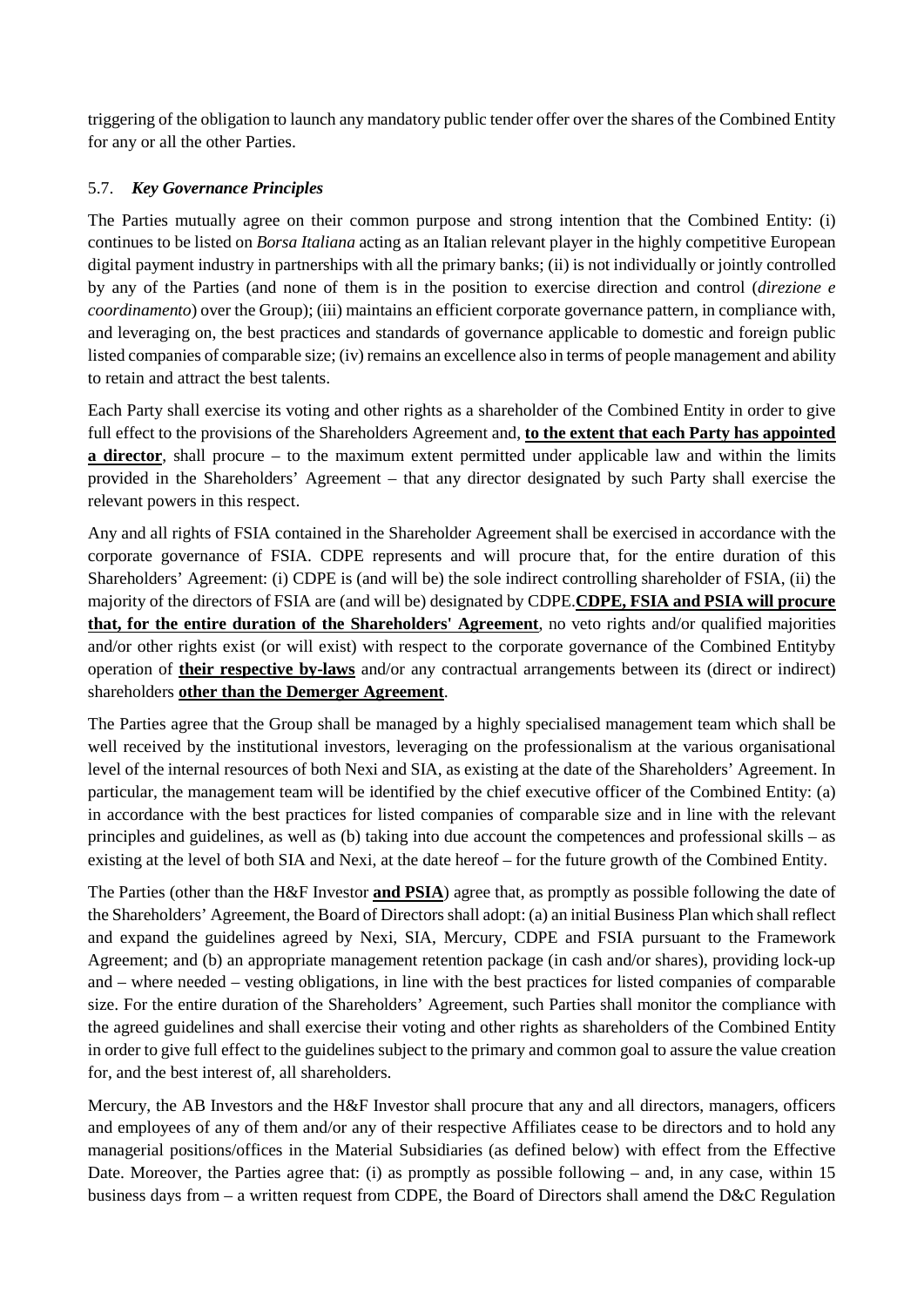so as to reflect any and all reasonable comments made by CDPE, also in terms of matters to be addressed by the D&C Regulation and relevant materiality thresholds and (ii) the Combined Entity shall cause the board of directors of each of the subsidiaries to acknowledge, approve and implement the D&C Regulation.

### 5.8. *Resolutions of the Shareholders' Meeting and Board of Directors' Meetings of Nexi*

For purposes of this Essential Information, "**Reserved Matters**" shall have the following meaning:

- 1) Notwithstanding any changes to Nexi's by-laws expressly contemplated in the Framework Agreement, any change in the incorporation documents (including the by-laws) of the Combined Entity or any Material Subsidiary (including any change in the name of the Combined Entity, or any change resulting from a reduction in share capital, merger or demerger (other than between whollyowned Group entities or between such entities and Nexi), or transformation).
- 2) Any acquisition by the Combined Entity of its shares from shareholders, which is not made *pro rata*  with respect to all shareholders.
- 3) Any capital increase in the capital of the Combined Entity or any subsidiary reserved to third parties to the exclusion or limitation of shareholders' legal option rights, other than capital increases to service LTIs or other management incentive/option plans.
- 4) Any liquidation, winding-up (or similar proceeding) of the Combined Entity or any Material Subsidiary ("**Material Subsidiary**" means any Affiliate of Nexi and SIA whose turnover in the 12 months preceding the Effective Date has counted for more than 5% of the overall turnover of, respectively, the Nexi group and the SIA group).
- 5) Any material change in the nature of the business activity of any member of the Group (including any investment, transaction, agreement or understanding that is not directly related to the digital payment business), or the jurisdiction in which any member of the Group operates.
- 6) The de-listing of the Combined Entity.
- 7) The completion of any transaction, agreement or arrangement by the Combined Entity and/or any other member of the Group with a related party of the Combined Entity, as defined under IAS 24.
- 8) The incurrence of any capital expenditure that would bring the *ratio* of the overall annual value of the Group's capital expenditure to the Group's *pro forma* consolidated revenues above 20%.
- 9) The adoption of new regulations relating to the exercise of Group direction and control or any amendments to the D&C Regulations (after those made at the request of CDPE pursuant to the Shareholders' Agreement).
- 10) The performance by any member of the Group of any acquisition, sale, merger, demerger or other extraordinary transaction, when the value of the transaction exceeds a total of Euro 300,000,000 per year (except that intheB Agreement, the value of the transaction exceeds a total of Euro 200,000,000).
- 11) The conclusion by any member of the Group of any financing or refinancing transaction, or the issuance of any bond or other debt instrument, that would cause the *ratio* of the Group's consolidated financial debt to the Group's *pro forma* consolidated EBITDA to exceed 4:1.
- 12) Any change in the reporting policies, fiscal and/or financial bases or methods, as well as in the principles/policies, reports or financial years of any member of the Group.
- 13) Any resolution to change the number of members of the Board of Directors of the Combined Entity that is not in accordance with the Shareholders' Agreement.
- 14) For the first 24 months after the Effective Date, the implementation of collective dismissal procedures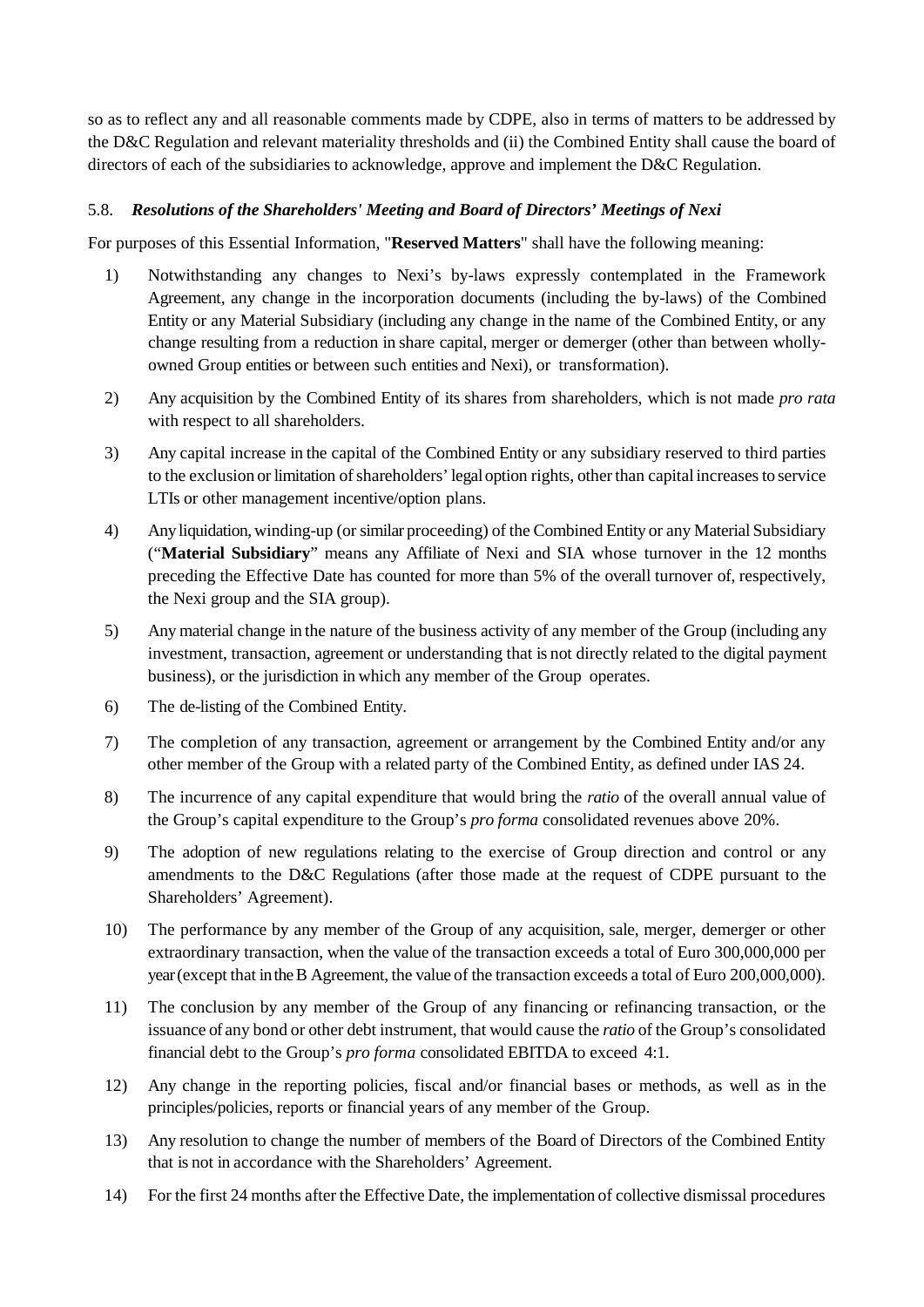or other personnel reduction procedures (other than voluntary procedures or early retirement plans) concerning any of the Italian Material Subsidiaries.

Each Party **(other than PSIA and the H&F Investor, the latter only with reference to (i) below)** shall exercise its voting rights as shareholder of the Combined Entity in a coordinated and joint manner together with the other Parties on the resolutions concerning: (i) except for the H&F Investor, the Reserved Matters in such a way that, if the AB Investors, Mercury, CDPE and FSIA do not reach a common position among them in respect of the relevant resolution, all Parties (other than **PSIA and** the H&F Investor which may vote at its discretion) shall vote together in order not to pass the resolution, and (ii) the appointment of the Board of Directors and the Board of Statutory Auditors of Nexi, so as to always comply with the relevant provisions of the Shareholders' Agreement. Moreover, each Party **(other than PSIA and the H&F Investor, the latter only with reference to (i) below)** shall, to the maximum extent permitted under applicable law and in accordance with their fiduciary duties, procure that any director designated by such Party, from time to time, in the Combined Entity (but, for the sake of clarity, excluding any independent director) exercises his/her voting rights, as well as any other power and authority granted to him/her, in a coordinated and joint manner together with the directors designated by the other Parties on the resolutions concerning: (i) except for the H&F Investor, the applicable Reserved Matters in such a way that, if the non-independent directors designated by the AB Investors, Mercury, CDPE and FSIA do not reach a common position among them in respect of the relevant resolution, all directors designated by the Parties (other than the directors designated by the H&F Investor who may vote at their discretion) shall vote together in order not to pass the resolution, and (ii) the appointment/replacement of the chief executive officer, the replacement of the members of the Board of Directors pursuant to Article 2386, paragraph 1, of the Italian Civil Code and any other applicable matter, so as to always comply with the relevant provisions under the Shareholders' Agreement.

### 5.9. *Composition of the Board of Directors and Board of Statutory Auditors of Nexi*

### *Board of Directors*

As of the Effective Date and until the earlier of (i) the date of the Shareholders' Meeting approving the annual financial statements of the Combined Entity as of December 31, 2021 and (ii) the date of the Shareholders' Meeting appointing a new Board of Directors following the one in office at the Effective Date (hereinafter, referred to as the "**First Term**"), the Board of Directors is composed as follows:

- (i) 6 members of whom 1 non-independent member to be appointed as vice-chairman and 4 members to qualify as independent directors and 1 member to satisfy the gender-equality requirements – jointly designated by CDPE and FSIA;
- (ii) Paolo Bertoluzzo, as CEO of Nexi (the "**Initial CEO**");
- (iii) 4 members of whom 1 to be appointed as chairman, 3 members can also qualify as nonindependent, and 1 member to qualify as independent director and 2 members to satisfy the genderequality requirements – designated by Mercury;
- (iv) 1 member who can also qualify as a non-independent director designated by AB Europe;
- (v) 1 member who can also qualify as a non-independent director designated by Eagle SCA; and
- (vi) 2 members who can also qualify as non-independent directors designated by the H&F Investor.

# **In this regard, it should be noted that, on December 16, 2021 (and in any case prior to the execution of the SIA-Nexi Merger deed), CDPE and FSIA provided Mercury and Nexi with the names of the persons of their own designation to be appointed and, indeed, appointed as directors of the Combined Entity on the same date, with effect as from the Effective Date.**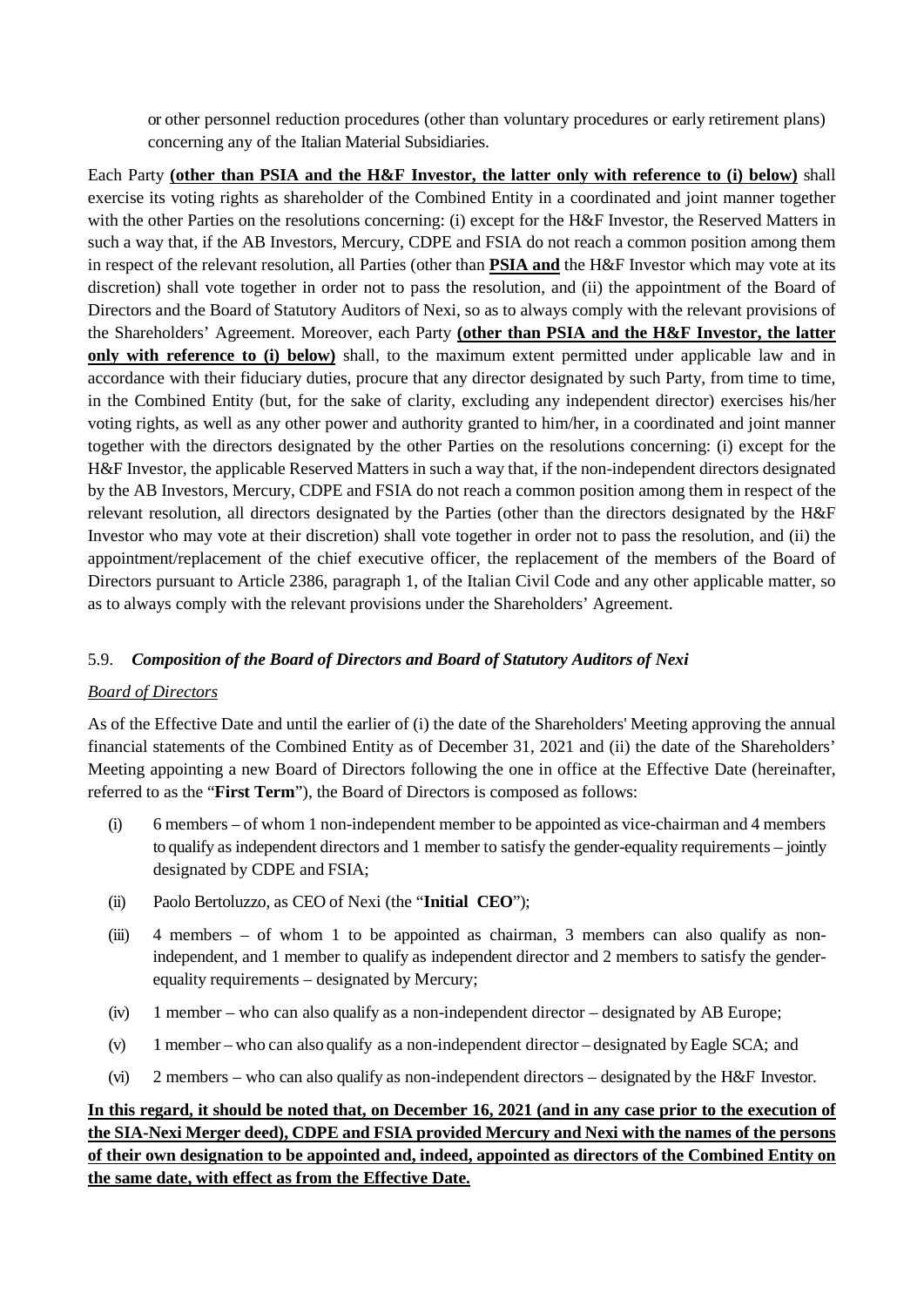The composition of the Board of Directors referred to above may be modified in the event of any decrease, during the First Term, of the aggregate shareholding percentage of the Combined Entity's share capital owned, directly or indirectly (including through the CDPE Vehicle), by CDPE**,** FSIA and **PSIA** above or below a certain **"**Governance Threshold**" (***i.e.***, (i) 17.2% and, (ii) as of, and for purposes of the appointment of, the Board of Directors following the one in office at the Effective Date and any further appointment of the Board of Directors, 19.9%)**. In the latter case, CDPE and FSIA shall procure that 1 independent director designated by them promptly resigns from the office and the Parties (**other than PSIA**) shall procure that such resigning director is replaced, also pursuant to Article 2386, paragraph 1, of the Italian Civil Code, by 1 independent director jointly designated by Mercury and the AB Investors. Notwithstanding the foregoing, each of the rights set forth in (iii), (iv) and (v) above shall be intended as attributed to Mercury and the AB Investors.

As from the date of expiry of the First Term (excluded) and until the date of the Shareholders' Meeting approving the annual financial statements of the Combined Entity as of December 31, 2024 (hereinafter, referred to as the "**Second Term**"), should CDPE**,** FSIA **and PSIA** hold, directly or indirectly (including through the CDPE Vehicle), an aggregate shareholding percentage of the Combined Entity's share capital equal or higher than the Governance Threshold, the Board of Directors of Nexi will be composed as follows:

- (i) 6 members of whom 5 members to qualify as independent directors and 1 of them to be appointed as chairman, and 2 members to satisfy the gender-equality requirements – jointly designated by CDPE and FSIA;
- (ii) 2 members who can also qualify as non-independent directors jointly designated by Mercury and the AB Investors;
- (iii) without prejudice to the Shareholders' Agreement, the Initial CEO;
- (iv) 2 members who can also qualify as non-independent directors designated by the H&F Investor; and
- (v) 2 members designated by the minorities.

Otherwise, from the expiry of the First Term (excluded) and until the Second Term, should CDPE**,** FSIA **and PSIA** hold, directly or indirectly (including through the CDPE Vehicle), an aggregate percentage of the share capital of the Combined Entity lower than the Governance Threshold, the Board of Directors of Nexi will be composed as follows:

- (i) 5 members including 4 independent members and 1 (one) of them to be appointed as chairman, and 2 members who satisfy the gender equality requirements under applicable law – jointly appointed by CDPE and FSIA;
- (ii) 3 members including 1 independent member and, in this case, 1 member who satisfiesthe gender equality requirements under applicable law – designated jointly by Mercury and the AB Investors;
- (iii) without prejudice to the Shareholders' Agreement, the Initial CEO;
- (iv)  $2$  members who can also qualify as non-independent directors designated by the H&F Investor; and
- (v) 2 members designated by the minorities.

The abovementioned composition of the Board of Directors may be modified in case of increase or decrease, during the Second Term, of the aggregate shareholding percentage of the Combined Entity's share capital owned, directly or indirectly (including through the CDPE Vehicle), by CDPE**,** FSIA **and PSIA** above or below the Governance Threshold. In this latter case, Mercury and the AB Investors, or CDPE and FSIA (as the case may be) shall cause that 1 independent director designated by them promptly resigns from the office and all Parties **(other than PSIA)** shall cause that the resigning director is replaced, also pursuant to Article 2386,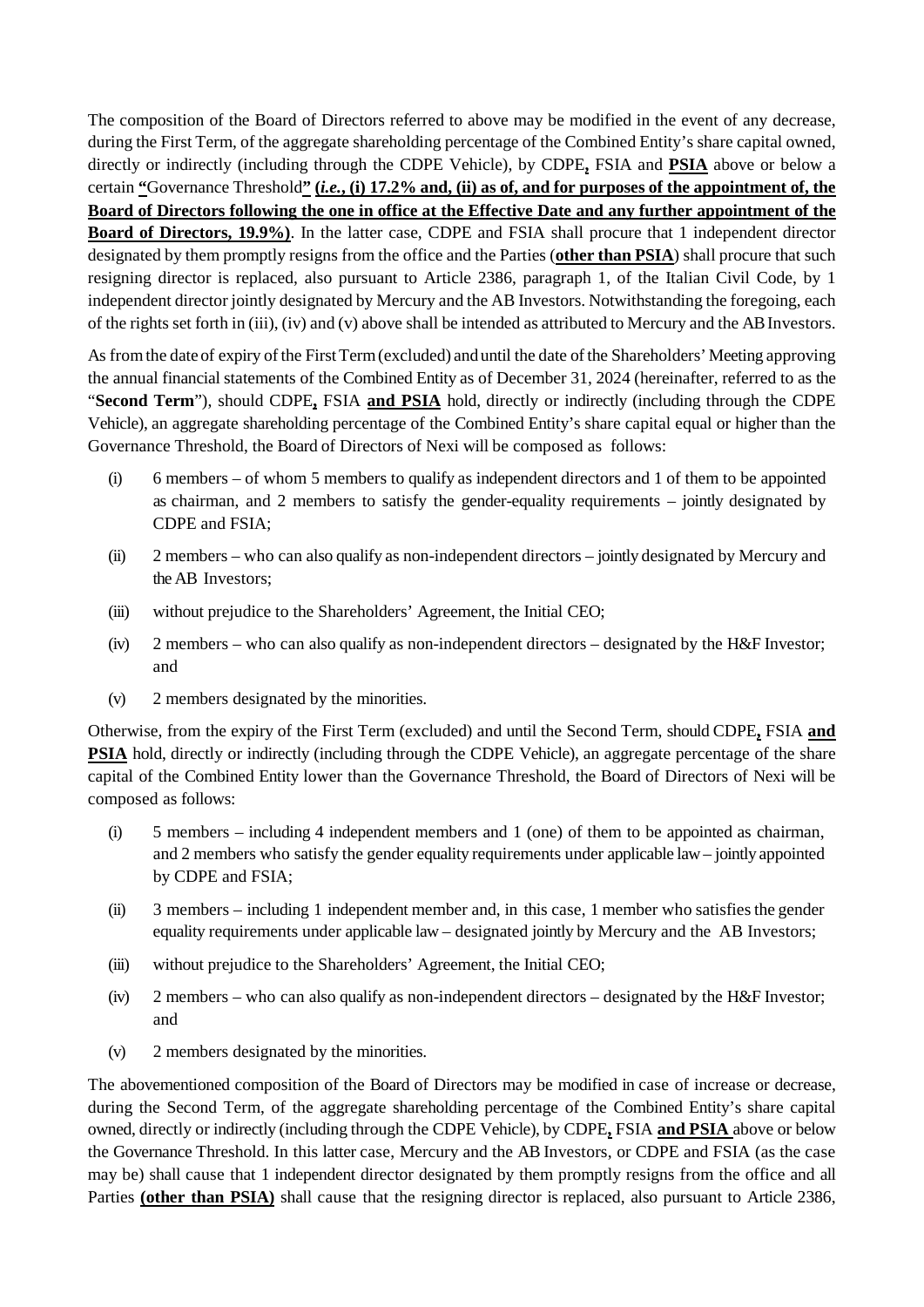paragraph 1, of the Civil Code, by 1 (one) independent director jointly designated by CDPE and FSIA, or Mercury and the AB Investors (as the case may be).

The Parties **(other than PSIA)** acknowledge and agree that: (i) all candidates, designated by the Parties to be appointed as independent directors of the Combined Entity shall have the independence requirements provided by the applicable laws (including by the provisions of the Corporate Governance Code (*Codice di Corporate Governance*)) for directors of listed companies; and (ii) in line with the best practices and standards of governance applicable to public listed companies, all candidates, designated by the Parties to be appointed or coopted as members of the Board of Directors of the Combined Entity, shall (overall the "**Selection Criteria**"):

- (i) not be directors or employees of competitors of the Group or of any major commercial banks, nor employees of the Group (except for the chief executive officer who may also be general manager (*direttore generale*) pursuant to Article 2396 of the Civil Code);
- (ii) satisfy certain professional requirements, such as international professional background and previous experiences as director or auditor in domestic or foreign listed companies, or with key roles in companies of size comparable to the one of the Combined Entity operating in the payment, digital technology, banking or financial sectors; and
- (iii) be identified in compliance with the applicable Law and the By-laws and also taking into account any appropriate indication by the Remuneration and Appointment Committee of the Combined Entity.

The Parties **(other than PSIA)** shall procure that at least 1 director designated by Mercury and the AB Investors), 1 director designated by the H&F Investor and 1 director designated by CDPE and FSIA sit as a member of: (x) the strategic committee of the Combined Entity; and (y) any further committee of the Board of Directors on which at least a director designated by the other Party(ies) sits from time to time.

Any director designated in accordance with the above, other than any individual holding the position of chief executive officer (*i.e.,* CEO) of Nexi (the "**CEO**"), can be removed (with our without cause), from time to time, and at any time, by the Shareholders' Meeting, upon request of the Party(ies) which designated him/her. The requesting Party(ies) shall indemnify Nexi and/or the other Party(ies) against any claims or actions, which the removed director may, respectively, advance or bring in connection with such removal. Should a designated director, other than any individual appointed as CEO of the Company, resign or, otherwise, cease for any reason whatsoever to hold his/her office during the First or Second Term (as the case may be), the Party(ies) which designated the aforementioned director shall be entitled to designate the new director in order to preserve the composition of the Board of Directors as set out above.

The Parties acknowledge and agree that the H&F Investor rights under the Nets Shareholders Agreement (for a description of which see the key information published on Nexi's website, "*Investors/Governance*" section, on November 20, 2020) will be unaffected.

During the First Term the Initial CEO will: (a) be the chief executive officer and sole general manager (*direttore generale*) of Nexi and the Group pursuant to Article 2396 of the Civil Code, and (b) maintain the same delegated powers/authorities and the same roles/titles in the other subsidiaries of the Group as held at the date of the Shareholders' Agreement.

Without prejudice to the above, in the event that the Initial CEO ceases from the office as chief executive officer (*amministratore delegato*) for any reason whatsoever, within and no later than 15 (fifteen) days from the effective date of his cessation from the office (unless CDPE, FSIA, the AB Investors and Mercury have in the meantime agreed in writing upon the person replacing the Initial CEO as and sole general manager (*direttore generale*) of Nexi – hereinafter, referred to as the "**New CEO**"), CDPE, FSIA, the AB Investors and Mercury, with the support of a jointly identified specialised headhunting company, will proceed with the selection of the New CEO, according to the specific procedures and criteria detailed in the Shareholders' Agreement.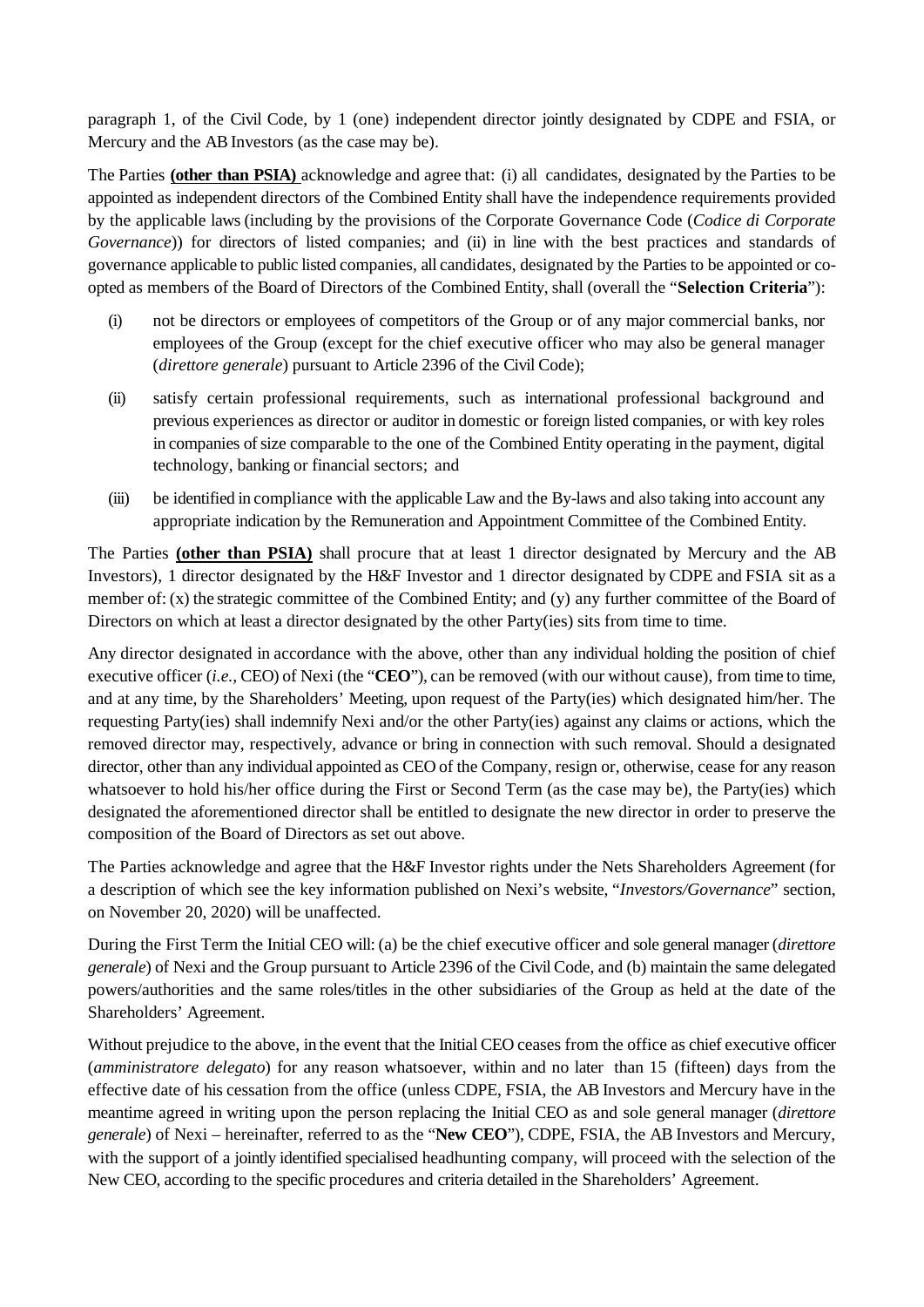The Parties acknowledge and agree that: (x) Mercury will previously consult the H&F Investor in respect of the above designation process it being understood that Mercury and the AB Investors will be the sole Parties involved in such designation process *vis-à-vis* CDPE and FSIA; (y) the selection mechanism set forth in this Clause will apply for the designation of any New CEO; (w) any New CEO will be granted substantially with the same scheme of delegated powers/authorities vested with – and the same roles/titles in the other subsidiaries of the Group held by – the Initial CEO; and (z) the remuneration (including, without limitation, the fixed and variable remuneration and any fringe benefits) of any New CEO shall be in line with the then applicable market practice.

## *Board of Statutory Auditors*

During the First Term, the Board of Statutory Auditors will be composed as follows:

- (i) 1 effective member and 1 alternate member jointly designated by CDPE and FSIA; and
- (ii) the remaining 2 effective members 1 of whom acting as chairman of the Board of Statutory Auditors – and 1 (one) alternate member jointly designated by Mercury and the AB Investors.

Each Party shall procure that for the entire duration of the Second Term, the Board of Statutory Auditors is composed as follows (in compliance with applicable law and the New By-laws):

- (i) 1 standing auditor and 1 alternate auditor jointly designated by CDPE and FSIA;
- (ii) 1 standing auditor jointly designated by the AB Investors and Mercury; and
- (iii) 1 standing auditor, who will act as chairman of theBoard of StatutoryAuditors, and 1 alternate auditor, designated by the minorities.

Should any standing and/or alternate auditor designated pursuant to above resign or, otherwise, cease for any reason whatsoever to hold his/her office prior to the expiry of the terms thereof, the Party(ies) which designated the ceased auditor shall designate (in compliance with the applicable law and the New By-laws) the new auditor in order to preserve the composition of the Board of Statutory referred to above.

### 5.10. *Lock-ups, permitted transfers and call options*

The Parties (other than the AB Investors and the H&F Investor) agree that for a period of:

- (i) 6 months from the Effective Date (hereinafter, the "First Lock-up Period"), each Party shall not transfer shares of the Combined Entity and shall not engage in any hedging activity on the shares of the Combined Entity; and
- (ii) 12 months from the expiry of the First Lock-up Period (hereinafter, referred to as the "Second Lockup Period"), each Party shall not transfer any shares of the Combined Entity, it being understood that, during such Second Lock-up Period, Mercury as well as PSIA and Clessidra (or Fides, or any other of its Affiliates), in case of Mercury Reorganisation) will be entitled to transfer up to 50% of the shares of the Combined Entity owned by them as of the expiry date of the First Lock-up Period and the remaining 50%, at any time, to the extent that the price per share, as of the trading day prior to the date of the relevant transfer, is higher than Euro 16.88. **It being understood that: (a) PSIA shall transfer its shares subject to the above transfer limitations and in accordance with the Demerger Agreement (as disclosed pursuant to Article 122 of the CFA), and (b) any Transfer of shares owned by Mercury (or Poste Italiane, PSIA (or Clessidra (or its Affiliate Fides S.p.A., or any other Affiliate Company), either on the market or through private placements, shall be executed in accordance with the provisions of (ii) below.**

Notwithstanding the foregoing, at any time, including during the First Lock-up Period and the Second Lockup Period: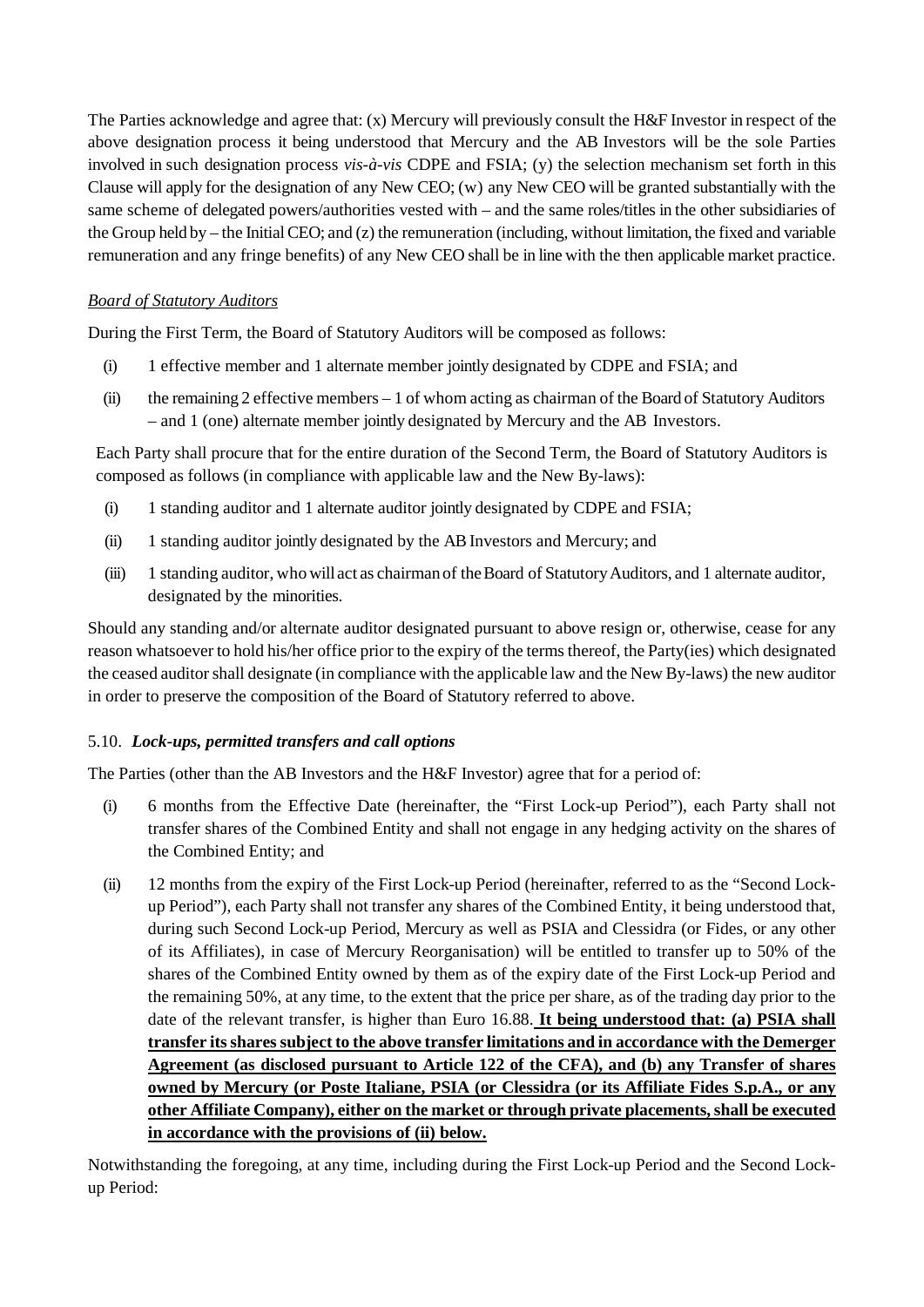- (i) each Party **(to which such provision may be applied)** shall be permitted to transfer all or part of its shares of the Combined Entity: (a) to its Affiliates; or (b) upon mandatory provisions of law or order from any competent authority; and
- (ii) Mercury shall be entitled to transfer all or part of its Nexi's shares: (a) to Affiliates and to Intesa San Paolo S.p.A. (in the latter case up to the 2.5% of Nexi's share capital); (b) to any person which is an employee of Nexi as of the date of the Shareholders' Agreement (and to any further person for the purposes of any relevant sell-to-cover procedure); (c) in compliance with the exceptions to the lockup undertakings as expressly provided in the placement agreements executed by Mercury itself on October 6, 2020; (d) to Clessidra (or Fides, or any other of its Affiliates) as a result of the Mercury Reorganisation, subject to Clessidra (and the relevant Affiliate, if applicable) agreeing to adhere to the Shareholders' Agreement as if it(they) were a Party(ies) hereto by entering into one or more specific deeds of adherence with the other counterparties to the Shareholders' Agreement; (e) in compliance with any obligations which Mercury has and/or rights Mercury has granted which require it to transfer or would on exercise thereof require it to transfer any shares of Nexi, to the extent those obligations and/or rights have been **already** disclosed to CDPE and FSIA **as of** the execution date of the **Framework Agreement**; and (f) pursuant to (i) any security interest, margin loan or similar financing incurred by Mercury and/or Clessidra Funds or its Affiliates Companies concerning any share of Nexi (the "**Margin Loan Security Interest**") and/or (ii) any enforcement of any Margin Loan Security Interest,

notwithstanding certain specific conditions for the effectiveness of any transfer pursuant to clause (i)(a) above to an Affiliate which is not already a Party to the Shareholders' Agreement.

Notwithstanding anything to the contrary in the Other Shareholders' Provisions, for the entire duration of the Shareholders' Agreement, the AB Investors undertake not to, without the prior written consent of CDPE(not to be unreasonably withheld in case CDPE together with FSIA **and PSIA** and their Affiliates **(including the CDPE Vehicle, if applicable)**, in aggregate, maintain a shareholding larger than each of the AB Investors, Mercury and their participated person): (i) transfer their shares of the Combined Entity to any person which is participated (whether directly or indirectly via their subsidiaries) by both AB Europe and Eagle SCA; and (ii) transfer their shares of the Combined Entity to Mercury or any of its subsidiaries.

Should any of Mercury, AB Europe and/or Eagle SCA, decide to complete a first transfer, individually or jointly, of all or part of their shares representing at least 1% of Nexi's share capital **(in a context other than those referred to in (i) and (ii) above, concerning permitted transfers which, for the sake of clarity, shall also include any transfers contained in the list made by AB Europe and/or Eagle SCA, other than the transfers referred to in ((ii)(c) and (ii)(e) above**) (hereinafter, referred to as the "**Selling Shareholder**"), CDPE will have, pursuant to Article 1331 of the Italian Civil Code, an irrevocable option with respect to such first transfer (hereinafter, referred to as the "**Call Option**"), but will not be obliged, to purchase from the Selling Shareholder(s), which will be instead obliged (irrespectively of the number of Shares it/they owns/own) to (jointly) sell (directly and/or through any Tagging Shareholders), a number of Shares equal to the "**Basket Shares**" (hereinafter, referred to as the "**On-option Shares**". For the sake of clarity, "Basket Shares" means a number of shares of the Combined Entity representing 5% of the share capital of the Combined Entity), it being understood that, as a condition to the First Transfer (as defined below), the Selling Shareholder(s) shall always be in the position to directly sell (or procure the sale of) to CDPE a number of On-option Shares equal to the Basket Shares. To such end, within 5 business days from the date when the transfer of shares pursuant to the above is executed by the Selling Shareholder(s) for the first time during the term of the Shareholders' Agreement (hereinafter, referred to as the "**First Transfer**"), the Selling Shareholder(s) shall deliver a written notice to CDPE (hereinafter, referred to as the "**Transfer Notice**"), with copy to the Tagging Shareholders, whereby the Selling Shareholder(s) states(state) the number of transferred shares and the price payable per each transferred share.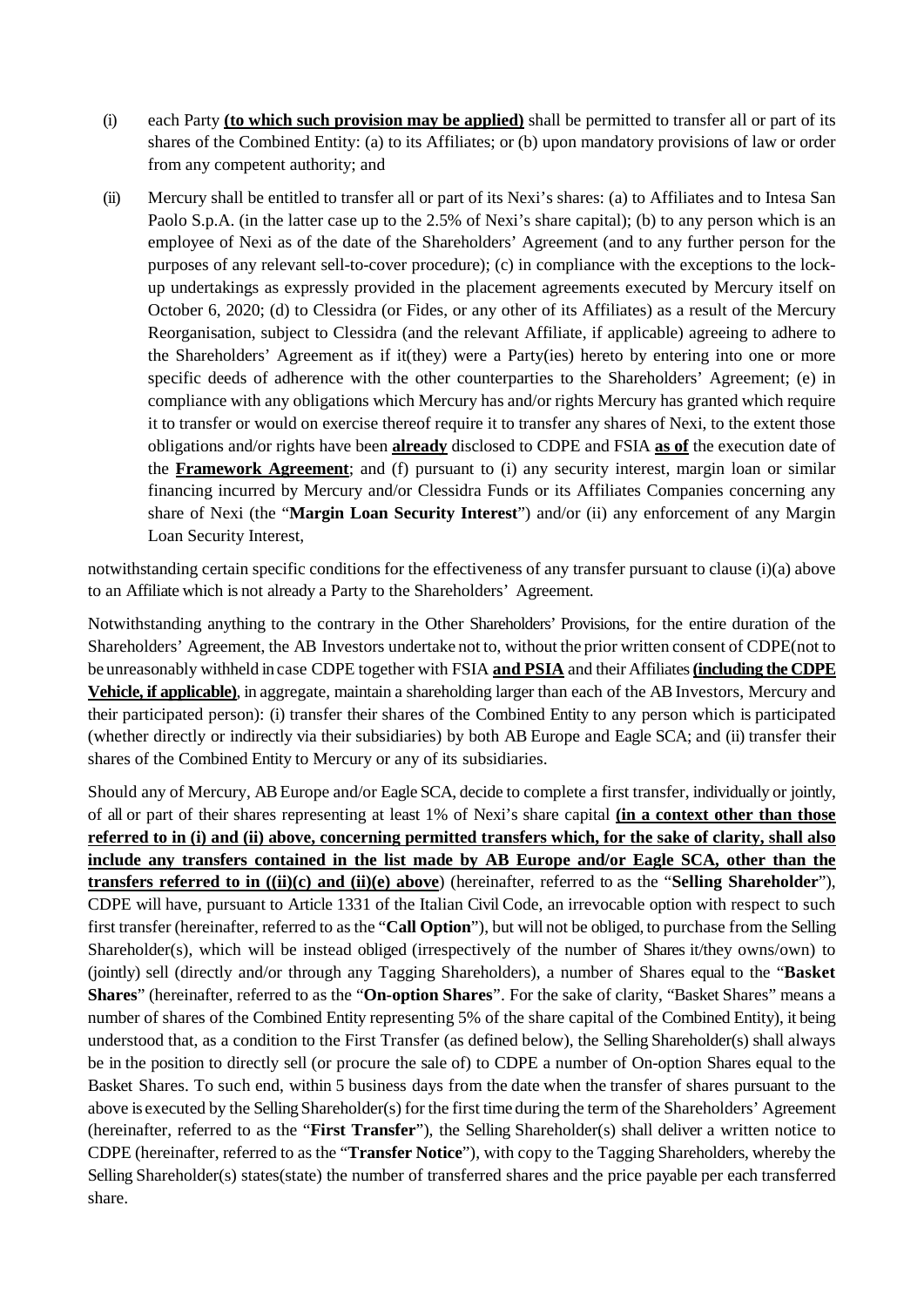"**Tagging Shareholders**" means: (i) the H&F Investor under the Nets Shareholders' Agreement and/or any of its Affiliates; (ii) nInvestment 1 ApS, Bamboh Co-Investments ApS, Stargazer Invest ApS, Investment Lux S.C.Sp. and EmpCo A/S under the Management Sell-Down Letter, in each case to the extent they have not waived their relevant rights thereunder; and (iii) Mercury, AB Europe, Eagle SCA, and/or any of their respective Affiliates.

The Call Option can be exercised by CDPE according to specific terms and conditions provided under the Shareholders' Agreement, among which:

- (i) the Selling Shareholders shall procure that, in case one or more Tagging Shareholders has(have) elected to transfer its/his/their shares of the Combined Entity in the context of the Call Option pursuant to the applicable provisions of the Nets Shareholders Agreement and the Management Sell-Down Letter, such Tagged Shares will be acquired by CDPE (and/or any of its Affiliates) simultaneously with (and on the same terms as) the transfer by same Selling Shareholder(s) of the other Optioned Shares to CDPE, subject to the positive assessment performed by CDPE on the Tagging Shareholder(s) with respect to CDPE's compliance and investment criteria policies, and anti-money laundering rules (and provided, in any event, that the number of Tagged Shares shall reduce accordingly the number of Shares to be transferred by the Selling Shareholder(s) to CDPE (and/or any of its Affiliates) in the context of the Call Option with the effect that the Optioned Shares remain unchanged, and (b) that, if no notice is delivered by the Selling Shareholder(s) pursuant to (and within the deadline set forth in) point (iii) above, the relevant Call Option will be validly exercised in respect of the Optioned Shares only;
- (ii) the exercise of the Call Option will be subject to CDPE (or any of its Affiliates, including the CDPE Vehicle, as the case may be) agreeing in writing to the terms of the Underwriter Lock-Up (as defined and regulated in the Nets Shareholders Agreement) with respect to the Optioned/Tagged Shares or to any other customary lock-up arrangements equivalent to those which the Selling Shareholder(s) or the Tagging Shareholder(s) entered into in the context of the First Transfer or the Second Transfer (as defined below) (as the case may be), which, in any case, shall have a duration not exceeding 12 months from the closing date of the exercise of the Call Option;
- (iii) the exercise of the Call Option will be subject to such exercise not triggering any obligation to launch any mandatory public tender offer over the shares and any mandatory legislative and regulatory approval being obtained.

"**Optioned Shares**" means the number of On-Option Shares on which it is elected to unconditionally and irrevocably exercise the Call Option, which, in any case, shall not be less than 2.5% of the Combined Entity's share capital. "**Tagging Shares**" means the number of shares of the Combined Entity which each Tagging Shareholder is entitled to transfer to CDPE pursuant to the applicable provisions of the Nets Shareholders' Agreement and the Management Sell-Down Letter.

The procedure related to the exercise of the Call Option will apply, *mutatis mutandis*, also in case, following completion of the First Transfer without CDPE having exercised the Call Option (or having exercised it for a number of Optioned Shares lower than the Basket Shares), any of the Selling Shareholders further elects to make a second transfer (such further transfer, hereinafter, referred to as the "**SecondTransfer**") of all or part of its shares of the Combined Entity, representing at least 1% of the Combined Entity's share capital, it being understood that:

- (i) if in the context of the First Transfer CDPE has delivered an Exercise Notice and has acquired all the Basket Shares, the Second (and any further) Transfer by the Selling Shareholder(s) will no longer be subject to the Call Option;
- (ii) if in the context of the First Transfer CDPE has delivered an Exercise Notice and has acquired a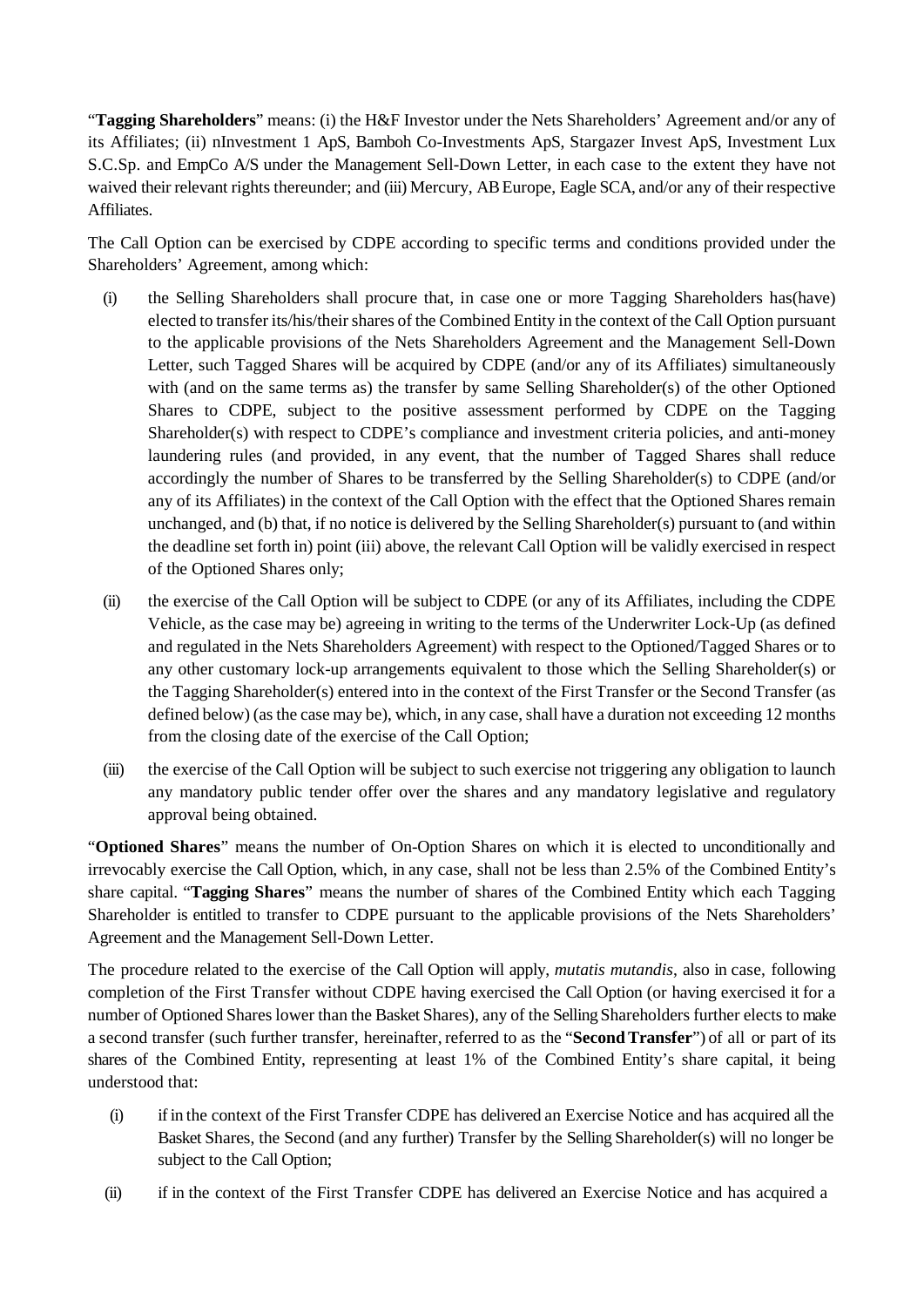number of Optioned Shares lower than the Basket Shares, the On-option Shares that the Selling Shareholder(s) shall be obliged to sell (directly and/or through any Tagging Shareholders) to CDPE will be equal to the difference between the Basket Shares and the Optioned Shares actually acquired by CDPE in the context of the First Transfer (hereinafter, referred to as the "**Residual On-option Shares**");

- (iii) if in the context of the First Transfer CDPE has not delivered the relevant notice and has not acquired any Optioned Shares, the Residual On-option Shares will be equal to 2.5% of the Combined Entity's share capital;
- (iv) in the context of the Second Transfer, CDPE may decide to exercise the Call Option on all (or only part of) the Residual On-Option Shares (or on all or part of the shares of the Combined Entity representing 2.5% of the Combined Entity's share capital, as the case may be under (ii) or (iii) above), it being understood and agreed that any subsequent transfer of shares by any of the Selling Shareholders shall no longer be subject to the Call Option.

Mercury and the AB Investors hereby undertake (i) not to promote, support and/or encourage any stake building strategy concerning the Combined Entity by industrial operators in digital payment systems or any of their subsidiaries, and (ii) not to seek, solicit or induce any offer by same operators/competitors or any of their Affiliates for the direct or indirect purchase of all of part of the shares owned by them. For the sake of clarity, it is agreed that any general discussion with such operators outside the scope of the above topics shall not breach the above undertakings.

**Poste Italiane undertakes not to Transfer its shareholding in PSIA until the expiry of the Shareholders' Agreement. Poste Italiane, at any time until the expiry of the Shareholders' Agreement, may Transfer, in whole or in part, its shareholding in PSIA to one of its Affiliates, provided that, in order for such Transfer of the shareholding in PSIA to an Affiliate which is not yet a party to the Shareholders' Agreement to be effective, (i) the Affiliate shall undertake in writing to Transfer back the shareholding to Poste Italiane in the event that, for any reason whatsoever, it ceases to be an Affiliate of the transferor; and (ii) Poste Italiane shall do everything in its capacity to ensure that the relevant Affiliate undertakes to adhere to the Shareholders' Agreement as if it were a Party thereto by entering into one or more specific deeds of adherence with the other Parties.**

### 5.11. *Other commitments*

In the event of any specific conflict between the terms and conditions of the Shareholders' Agreement and the Other Shareholders' Provisions and/or the New By-Laws, as long as the Shareholders' Agreement remains in force: (i) unless otherwise provided therein, the provisions of the Shareholders' Agreement shall prevail among the Parties, and (ii) each Party shall exercise all voting and other rights and powers it has been granted so as to give effect to the maximum possible extent to the provisions of the Shareholders' Agreement and, if necessary, to procure (to the extent possible) any required amendment to the New By-Laws and/or the Other Shareholders' Provisions.

CDPE and FSIA, on one side, and Mercury and the AB Investors, on the other side, shall cause that the members of the Board of Directors of Nexi, designated, respectively, by each of them pursuant to the Shareholders' Agreement (other than the independent directors and the CEO), subject to her/his fiduciary duties, always represent their joint position in the discussion with the members of the Board of Directors of Nexi designated by CDPE and FSIA concerning the Reserved Matters.

It should be noted that, following the effectiveness of the Nets-Nexi Merger, under the Framework Agreement, the B Agreement will not be executed and therefore, for the sake of consistency, the update of this Essential Information no longer provides details of the main contents of the shareholders' agreements provided for